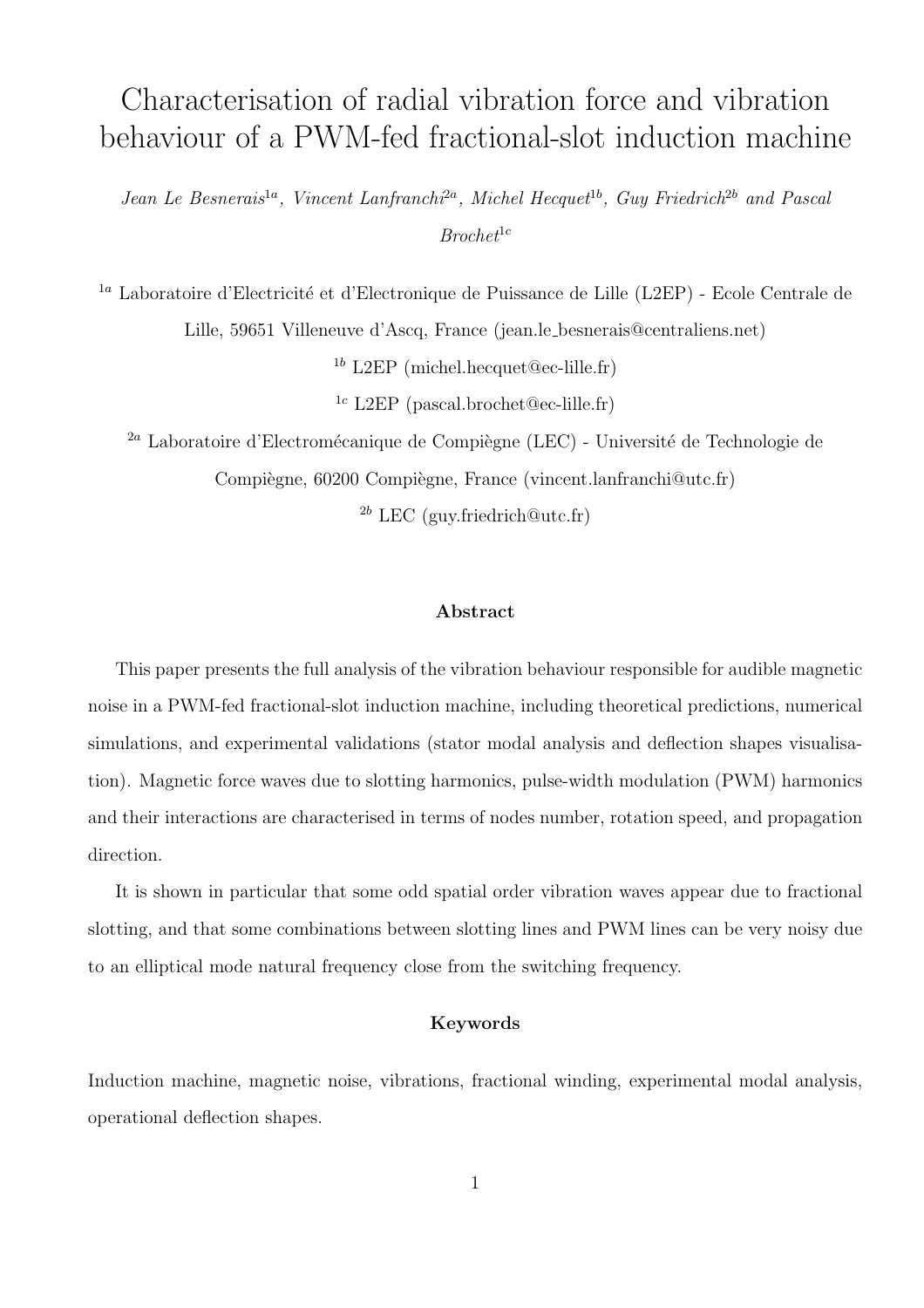# Nomenclature

| $f_c$            | PWM chopping frequency                          |  |  |  |
|------------------|-------------------------------------------------|--|--|--|
| $f_s$            | Fundamental stator supply frequency             |  |  |  |
| $f_s^n$          | Stator current $n$ -th time harmonic            |  |  |  |
| $f_R$            | Rotor mechanical frequency $(f_R = f_s(1-s)/p)$ |  |  |  |
| $h_s$            | Integers involved in stator magnetomotive force |  |  |  |
|                  | (mmf) Fourier series                            |  |  |  |
| $k_r, k_s$       | Integers involved in permeance Fourier series   |  |  |  |
| $\mathcal{p}$    | Number of pole pairs                            |  |  |  |
| $q_s$            | Number of stator phases                         |  |  |  |
| $\boldsymbol{s}$ | Fundamental slip                                |  |  |  |
| $Z_r$            | Number of rotor slots                           |  |  |  |
| $Z_s$            | Number of stator slots                          |  |  |  |
|                  |                                                 |  |  |  |

# 1 Introduction

As acoustic comfort becomes increasingly important in electrical transport systems such as subways, tramways and trains, a full understanding of the audible magnetic noise radiation by inverterfed motors is crucial. However, this goal requires to accurately modelling both the electromagnetic excitation and the mechanical structure of the motor. Magnetic excitations come from Laplace forces, Maxwell forces and magnetostrictive forces. Laplace forces apply on stator conductors, but the magnetic flux density is too low at this place to produce significant vibrations, and conductors are wedged into the slots. Magnetostrictive vibrations can be greater than Maxwell vibrations at certain frequencies, but they are not able to excite any stator mode [1]. This article is therefore focused on Maxwell vibrations.

The attempt to characterise and reduce vibrations and acoustic noise generated by Maxwell forces in the electrical machines began with Jordan [2] and Alger [3] in the 1950's. Their work was mainly pursued by Timar [4] in the 1970's. The analytical expressions of Maxwell forces frequencies in the case of a sinusoidal supply current were found early, including the effect of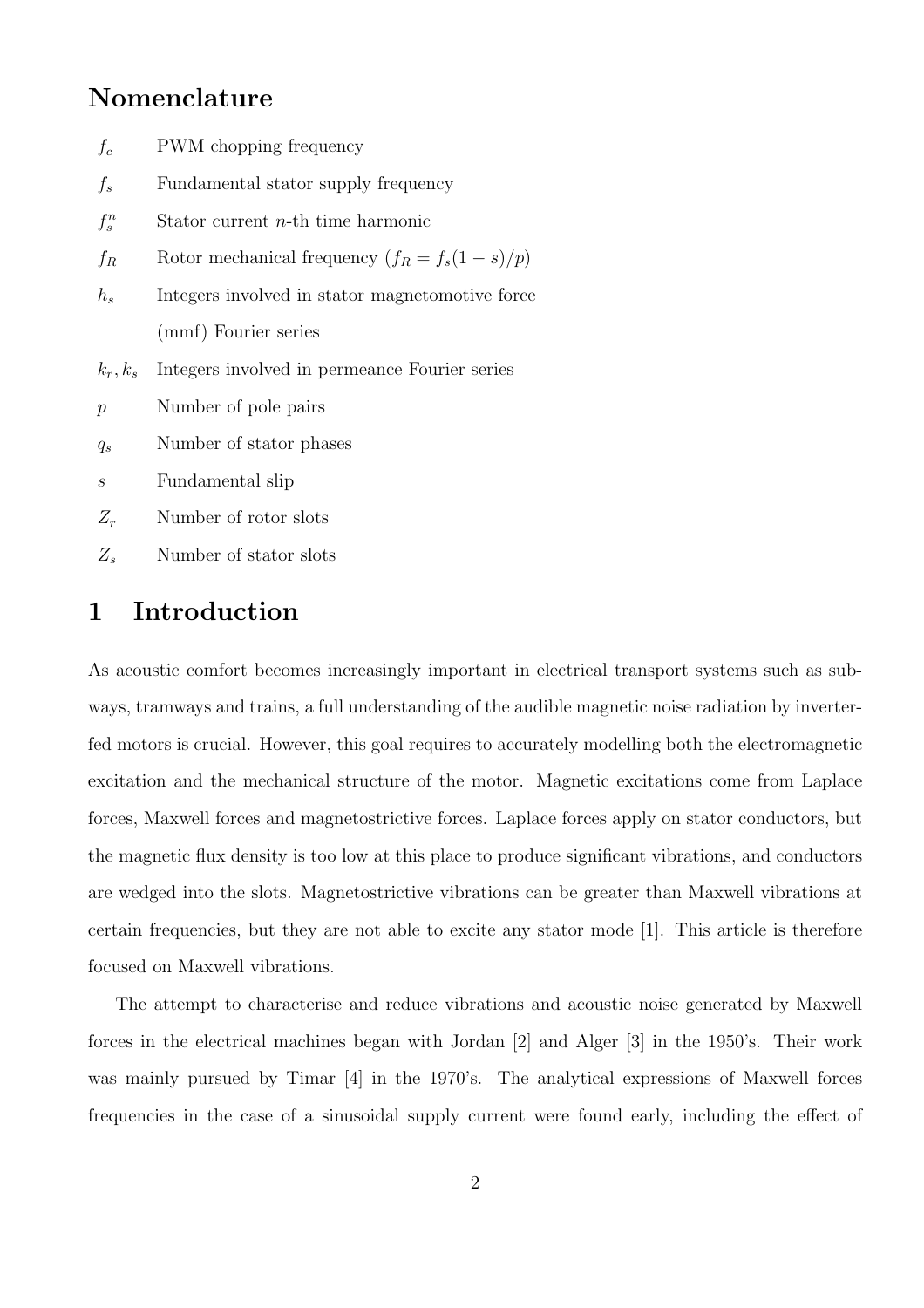slotting, non-sinusoidally distributed windings, saturation and eccentricities. The expression of Maxwell force waves number of nodes in function of  $p$ ,  $Z_r$  and  $Z_s$  was derived at the same time. The characterisation of the PWM force waves was studied later in the 1980's, especially by Belmans [5–7]. However, the influence of the interaction between slotting and PWM harmonics was only pointed out in 2000's by Lo [8], Okuyama [9] and Hubert [10]. The distinction between rotating and standing force waves was first done by Zhu and Howe [11] in an analytical vibro-acoustic model. Later, Verma and Balan [12, 13] experimentally studied the vibratory influence of these types of exciting force waves by using a special winding, and feeding the motor with single-phase or three-phase currents.

All these interesting works present analytical calculations that do not enable a systematic association between a given magnetic force wave frequency and its corresponding number of nodes. Moreover, they generally do not make the distinction between clockwise or anti-clockwise rotating waves, and no experimentation has checked the difference between standing and rotating waves (Verma and Balan have artificially built these force waves, but they did not experimentally observe this standing or rotating property in a standard motor). Finally, the emergence of odd order vibrations waves has not been studied yet.

The goal of this article is to shed further light on these several points. Indeed, if many authors aim at reducing magnetic noise due to PWM [14–19], a clear computation of the physical properties of magnetic force waves caused by PWM has not been done yet.

Firstly, this paper derives the expressions of the spatial orders  $<sup>1</sup>$ , frequencies and propagation</sup> direction of the noisiest magnetic vibration lines due to slotting harmonics, PWM harmonics and their interaction. A different formalism is used in order to be able to quickly associate a given vibration wave frequency to its right number of nodes, and a distinction between rotating and standing waves is done. This theoretical work is based on a series of analytical models which were implemented in a fast simulation tool, Diva [20]. This software is able to compute the magnetic sound power level radiated by the motor, but only its magnetic force and vibration models are used in this paper. It also allows a virtual separation of vibration harmonics in function of their origin, and its numerical results are used in the article to check the validity of the analytical computation

<sup>1</sup>Spatial order of a force wave corresponds to its spatial frequency, and equals half its number of nodes.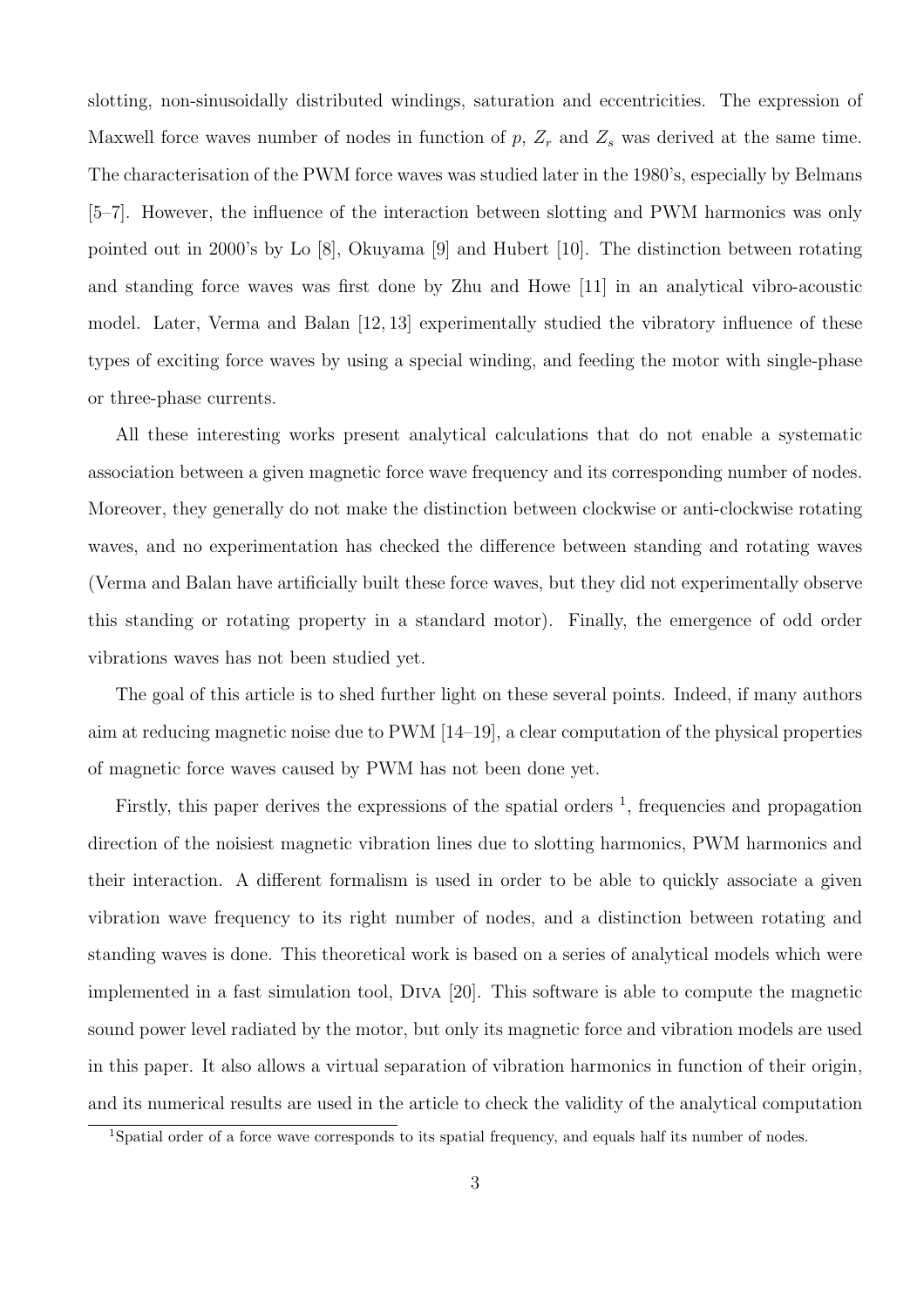method. The test motor is a three-phase, squirrel cage, 700 W fractional-slot induction machine  $(p = 2, Z_s = 27 \text{ and } Z_r = 21)$ . Thanks to an improvement of the electromagnetic model presented in [10], odd slot numbers are shown to produce odd order magnetic force waves (especially 1 and 3), and the high resonance experimented in [10] due to the interaction between slotting and PWM harmonics is analytically identified.

Secondly, an experimental modal analysis is done to validate Diva natural frequencies computation. Finally, stator deflections are visualised in order to check the frequency, spatial order and propagation direction of main magnetic vibration waves due to slotting and PWM, even without resonance effect.

# 2 Analytical models and theoretical predictions

### 2.1 Electromagnetic, mechanical, vibration and acoustic models

The magnetic exciting force responsible for magnetic noise is supposed to come from the radial component of the air-gap Maxwell stress (its tangential component is neglected [4, 14, 21], as well as magnetostrictive effects [22]).

The electromagnetic model is based on an extended equivalent circuit for currents computation [23] and the winding functions formalism [24–26] for magnetomotive forces computation (Fig. 1), which is able to model any type of winding (shorted-pitch, fractional-slot, etc). The radial air-gap flux density  $B_g$  is obtained as the product of permeance and magnetomotive forces, and validated by finite element method (FEM) [20].

The magnetic force per unit area  $P_M$  applied on the inner stator surface (Fig. 2) is then approximated by [4, 27–29]

$$
P_M = B_g^2 / (2\mu_0) \tag{1}
$$

In Figure 2, the Maxwell force distribution has  $2p = 4$  maxima as it is a quadratic function of the air-gap flux density. Its discontinuities are due to stator and rotor slotting, and its asymmetrical shape is due to the fractional-slot winding. Note that this slotting effect is also responsible for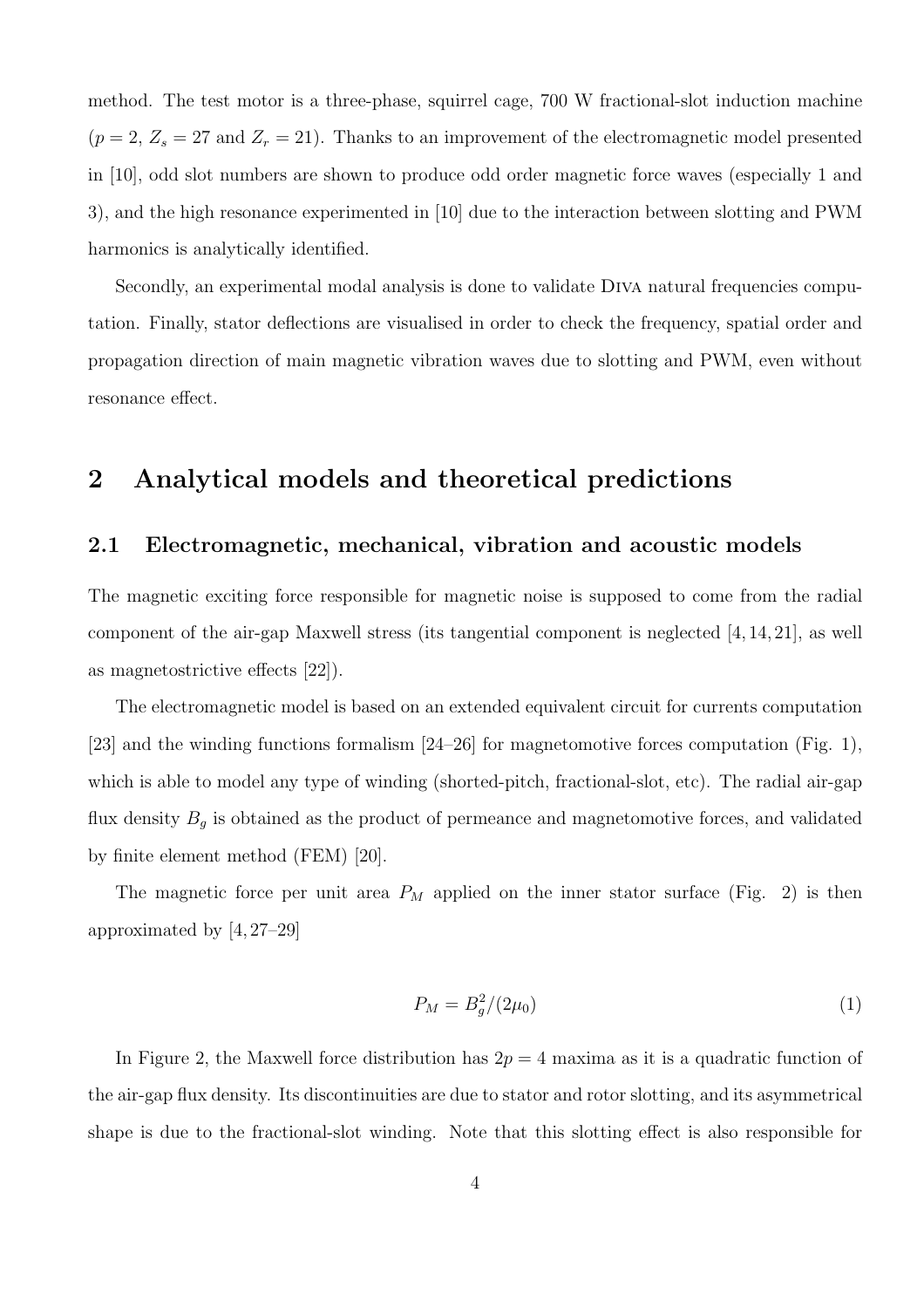torque ripple, which can be reduced by active methods [30].

The 2D discrete Fourier transform  $P_{m\omega}$  of the magnetic radial force is then computed, and static deflections of the stator are analytically found from the expression of a cylinder deflection loaded with a sinusoidal force [31]. The natural frequencies of the stator are analytically determined using an equivalent 2D ring model, whose mass density contains the winding and teeth mass. The 3D effects are accounted for by using Cremer coefficients [23]. The damping factor is approximated using the empirical law proposed by Yang [32]. From damping factors and natural frequencies are finally determined the dynamic deflections of the stator, and the corresponding magnitudes of vibration waves. This vibration model can be easily extended to the sound power level determination using an analytical model of radiation efficiency [33]. In that case, the A-weighted curve is used in order to account for the human's ear sensitivity in function of frequency. However, the acoustic part of the simulation tool Diva is not used in this article.

More details about Diva model, which has been validated at several levels with tests and FEM, can be found in [20, 34].

### 2.2 Analytical predictions

In order to find the expression of Maxwell forces spatial orders and frequencies, permeance and magnetomotive functions are developed in 2D Fourier series. They are therefore represented by a series of rotating wave  $(m_i, f_i)$ ,  $m_i$  being the spatial order of the wave, and  $f_i$  being its electrical frequency (the wave mechanical rotation speed is then  $f_i/m_i$ ). All these waves are rotating in the air-gap, apart when  $m_i = 0$ , or when two waves of same magnitude and same order rotate in opposite directions (case of pulsating waves, also called standing waves as their nodes speed is null, cf. Fig. 3).

The Maxwell force waves are obtained by multiplying the flux density waves one with another ; flux density waves are given by permeance and mmf waves multiplication. When two waves  $(f_1, m_1)$  and  $(f_2, m_2)$  are multiplied, they generate two additional waves  $(f_1 + f_2, m_1 + m_2)$  and  $(f_1 - f_2, m_1 - m_2)$  which can be represented by  $(f_1 + \epsilon f_2, m_1 + \epsilon m_2)$  where  $\epsilon = \pm 1$ . The use of  $\epsilon$  instead of  $\pm 1$  in the force waves expression makes it easier to associate a given frequency to its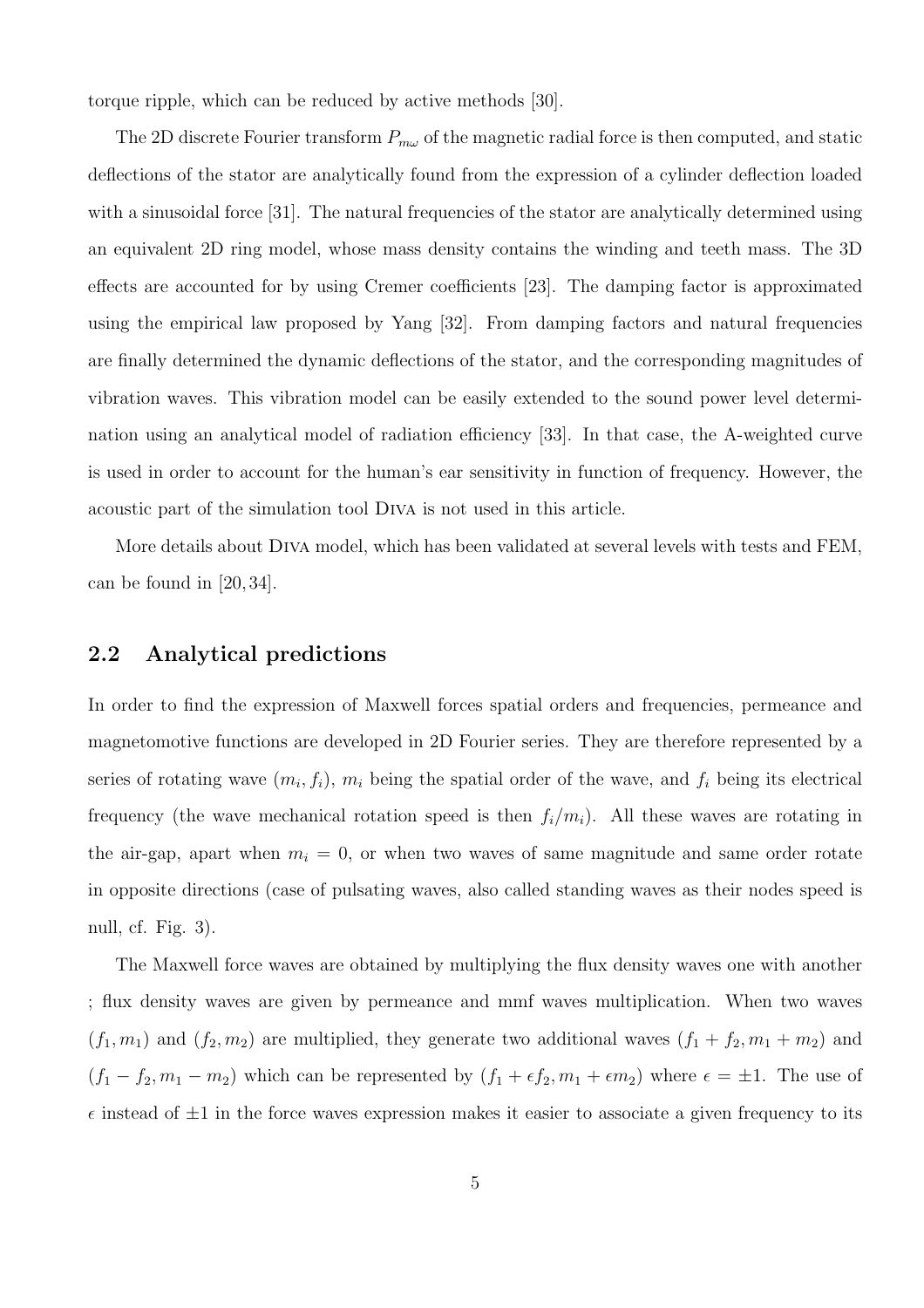spatial order formula, and reciprocally.

Permeance and stator mmf waves are characterised in Table 1 [34,35], where  $P_s$  (resp.  $P_r$ ) waves represent stator (resp. rotor) slotting harmonics contribution, and  $P_{sr}$  represent their interaction. Saturation and eccentricities effects are here neglected.

Table 1: Permeance and stator mmf waves characterisation

| Name/Amplitude   Spatial orders |                       | Frequencies       | Comments          |
|---------------------------------|-----------------------|-------------------|-------------------|
| $\Gamma_0$                      |                       |                   |                   |
| $P_s$                           | $k_s Z_s$             |                   | $k_r, k_s \geq 1$ |
| $P_r$                           | $k_r Z_r$             | $k_r Z_r f_R$     |                   |
| $P_{sr}$                        | $k_s Z_s \pm k_r Z_r$ | $\pm k_r Z_r f_R$ |                   |
| $F_s$                           | $p \pm q_s h_s$       | $\pm f^n_{s}$     | $h_s\geq 0$       |

#### 2.2.1 Fundamental lines

If we consider an ideal machine with an ideal frequency inverter, a sinusoidal mmf and a smooth air-gap, the only Maxwell force harmonics are a DC component (order 0, frequency 0 Hz) and an AC component of same magnitude (order  $2p$ , frequency  $2f_s$ ). These fundamental force lines orders generate low static and dynamic deflections, and have also very low frequencies: they are either inaudible, or covered by mechanical noise.

#### 2.2.2 Slotting magnetic lines

Taking the fundamental stator mmf wave  $F_s = (p, f_s)$ , and combining the flux density waves  $P_rF_s = (k_rZ_r + \epsilon_r p, k_rZ_rf_R + \epsilon_r f_s)$  with  $P_sF_s = (k_sZ_s + \epsilon_s p, \epsilon_s f_s)$ , the following Maxwell force waves appear:

$$
P_r F_s P_s F_s =
$$

$$
(k_r Z_r + \epsilon k_s Z_s + (\epsilon_r + \epsilon \epsilon_s) p, k_r Z_r f_R + (\epsilon_r + \epsilon \epsilon_s) f_s) \quad (2)
$$

These force waves can only be noisy if they have low spatial orders (0 to 4), i.e. for  $\epsilon = -1$ as  $k_r$  and  $k_s$  are positive integers. Furthermore, their magnitude decrease with  $k_r$  and  $k_s$  with the following law [35]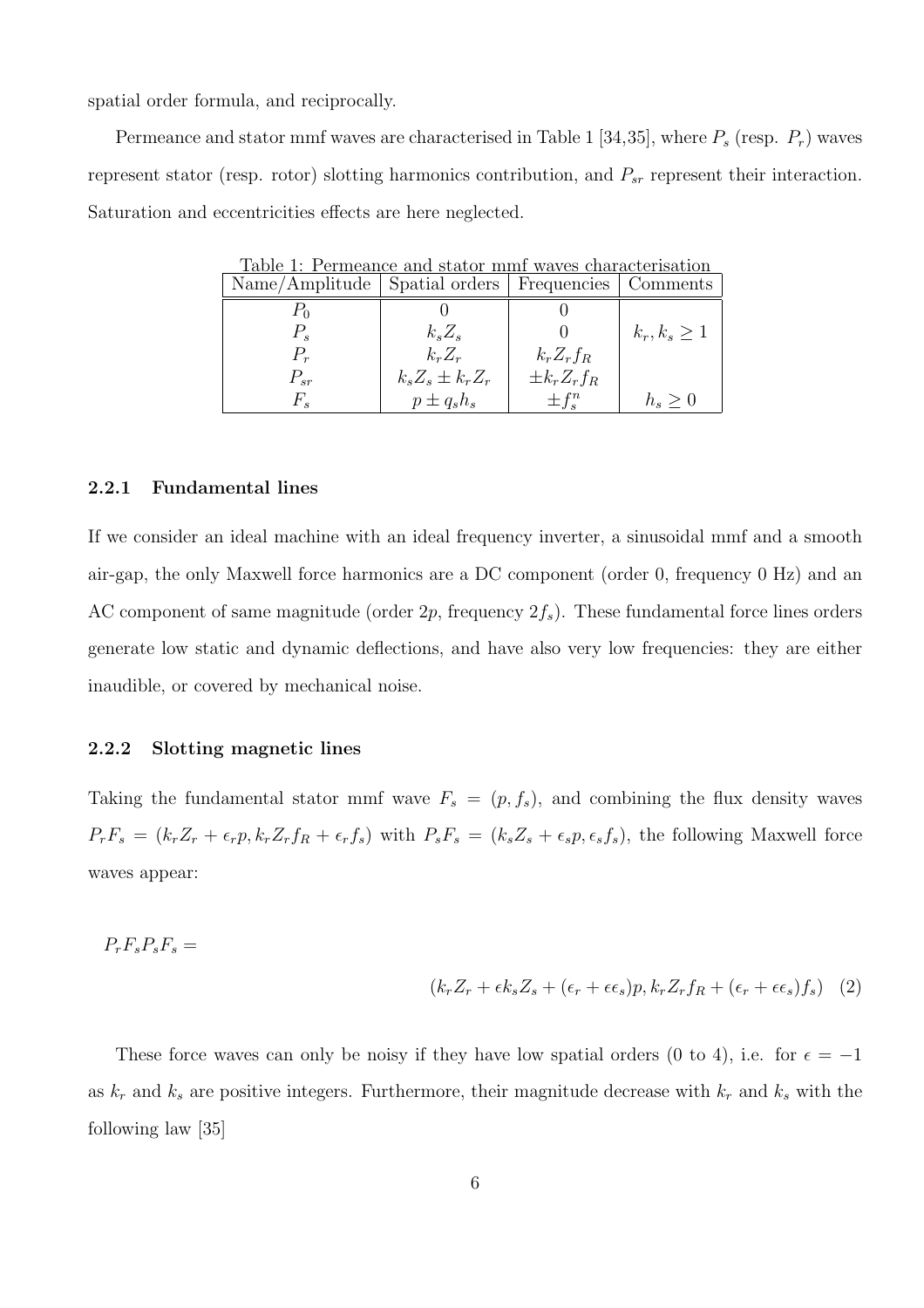$$
P_s \propto 1/k_s \quad P_r \propto 1/k_r \tag{3}
$$

These force waves can be called pure slotting waves, as they are given by the combination between slotting harmonics and the fundamental stator mmf wave: if they are noisy in sinusoidal case, they will remain noisy in PWM case. In addition, the parity of their spatial order  $\overline{m}^2$  in our test motor  $(Z_s = 27, Z_r = 21)$  is given by:

$$
\overline{m} = \overline{k_r Z_r} + \epsilon \overline{k_s Z_s} = \overline{k_r} + \epsilon \overline{k_s}
$$
\n(4)

As  $k_s$  and  $k_r$  can be even or odd, some odd order vibration can occur on our test motor. In fact, a necessary and sufficient condition to have a slotting vibration of odd order is to have an odd number of stator slots, and/or an odd number of rotor slots, independently of the number of pole pairs. Induction machines usually have an integral winding, which imposes an even  $Z_s$ , while  $Z_r$  is also chosen even in order to avoid magnetic pull [36]: as a consequence, only even order magnetic vibrations usually occur.

Table 2 shows the expressions of the main slotting force waves (order 0 to 4) occurring on our test motor (in decreasing magnitude order).

#### 2.2.3 PWM magnetic lines

Pure PWM force waves are given by the combination between fundamental flux density  $(p, f_s)$  and its time harmonics  $(p, f_s^n)$ . The resulting forces are thus given by  $(0, f_s^n - f_s)$  and  $(2p, f_s^n + f_s)$ .

Our test motor is supplied with an asynchronous PWM generated by a sawtooth-shaped carrier which produces a first group of current harmonics at frequencies  $f_s^n = \pm f_c + f_s$  and  $\pm f_c - 2f_s$ . The resulting PWM force lines are displayed in Table 3.

#### 2.2.4 PWM and slotting lines combinations

Combining flux density waves  $P_sF_s$  coming from stator slotting and stator fundamental mmf, with flux density waves  $P_r F_n^s$  coming from rotor slotting and stator mmf PWM harmonics give rise to

<sup>&</sup>lt;sup>2</sup>By definition,  $\overline{m}$  equals 0 if m is even, and 1 if m is odd.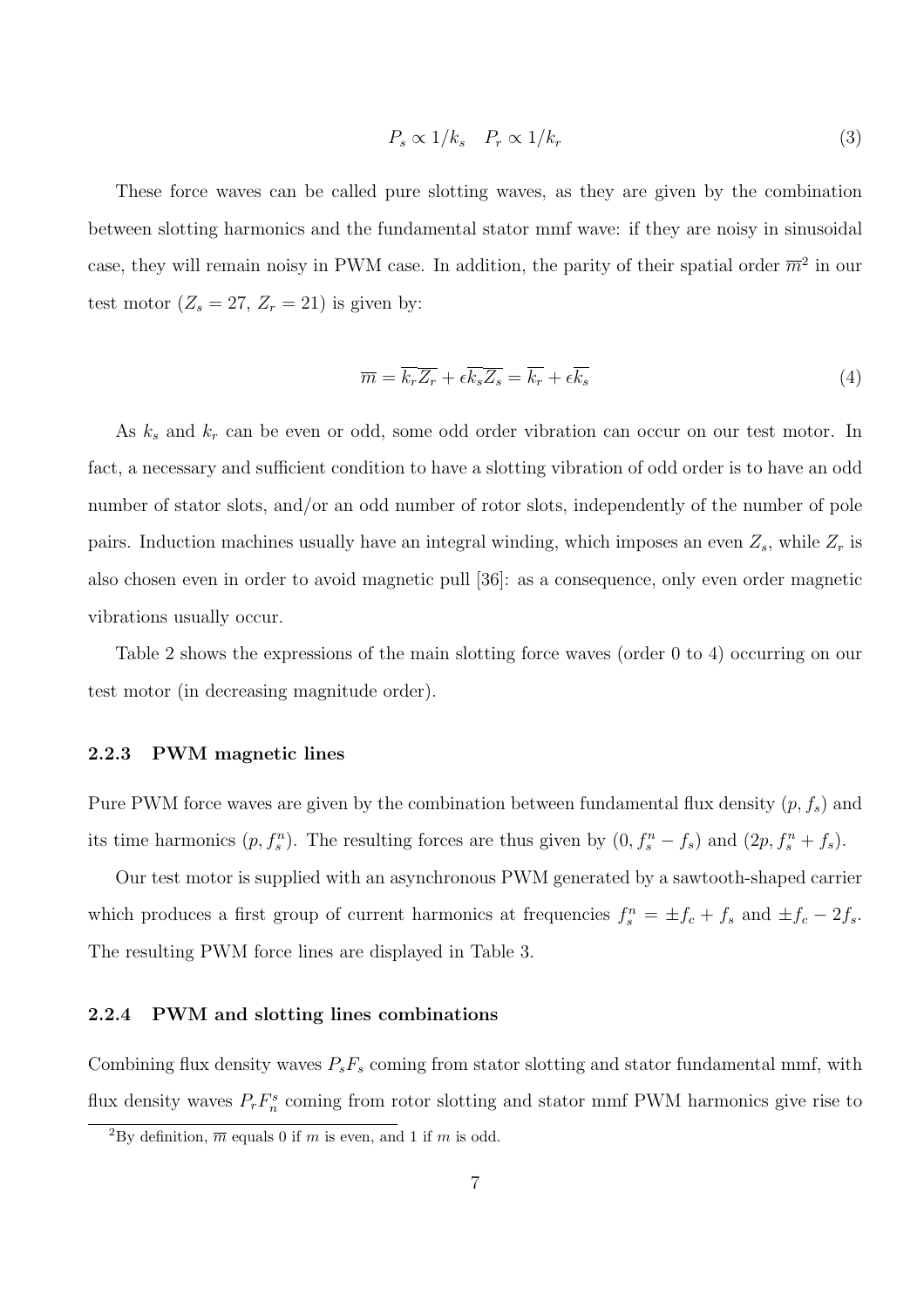Table 2: Characterisation of test motor main slotting vibration lines.

| nb.          | $k_{s}$        | $k_r$ | $\epsilon_{s}$ | $\epsilon_r$ | Order $m$      | Frequency $f(Hz)$     |
|--------------|----------------|-------|----------------|--------------|----------------|-----------------------|
| $\mathbf{1}$ | 1              | 1     | $-1$           | 1            | $-2$           | $f_s(Z_r(1-s)/p+2)$   |
| 3            | 3              | 4     | $\mathbf{1}$   | $-1$         | $-1$           | $f_s(4Z_r(1-s)/p-2)$  |
|              | 3              | 4     | $\pm 1$        | $\pm 1$      | 3              | $f_s(4Z_r(1-s)/p)$    |
| 4            | 4              | 5     | $\pm 1$        | $\pm 1$      | $-3$           | $f_s(5Z_r(1-s)/p)$    |
| 5            | 4              | 5     | $-1$           | $\mathbf{1}$ | $\mathbf{1}$   | $f_s(5Z_r(1-s)/p+2)$  |
| 6            | 6              | 8     | 1              | $-1$         | $\overline{2}$ | $f_s(8Z_r(1-s)/p-2)$  |
|              | $\overline{7}$ | 9     | 1              | $-1$         | $-4$           | $f_s(9Z_r(1-s)/p-2)$  |
| 7            | 7              | 9     | $\pm 1$        | $\pm 1$      | $\overline{0}$ | $f_s(9Z_r(1-s)/p)$    |
|              | 7              | 9     | $-1$           | $\mathbf 1$  | $\overline{4}$ | $f_s(9Z_r(1-s)/p+2)$  |
| 8            | 8              | 10    | $-1$           | $\mathbf 1$  | $-2$           | $f_s(10Z_r(1-s)/p+2)$ |
| 9            | 10             | 13    | $\mathbf{1}$   | $-1$         | $-1$           | $f_s(13Z_r(1-s)/p-2)$ |
| 10           | 10             | 13    | $\pm 1$        | $\pm 1$      | 3              | $f_s(13Z_r(1-s)/p)$   |
|              | 11             | 14    | $\pm 1$        | $\pm 1$      | $-3$           | $f_s(14Z_r(1-s)/p)$   |
|              | 11             | 14    | -1             | 1            | 1              | $f_s(14Z_r(1-s)/p+2)$ |
|              | 13             | 17    | 1              | -1           | $\overline{2}$ | $f_s(17Z_r(1-s)/p-2)$ |
|              | 14             | 18    | 1              | $-1$         | $-4$           | $f_s(18Z_r(1-s)/p-2)$ |
| 11           | 14             | 18    | $\pm 1$        | $\pm 1$      | $\overline{0}$ | $f_s(18Z_r(1-s)/p)$   |
|              | 14             | 18    | $-1$           | $\mathbf{1}$ | 4              | $f_s(18Z_r(1-s)/p+2)$ |

Table 3: Characterisation of test motor main PWM vibration lines. Spatial order  $m \mid$  Frequency  $f$ 

| ppatial order <i>in</i> | riequency j  |
|-------------------------|--------------|
|                         | $f_c-3f_s$   |
| $-2p = -4$              | $f_c-2f_s$   |
| $2p=4$                  | $f_c-f_s$    |
| $\mathcal{O}$           | $f_c$        |
| $-2p = -4$              | $f_c+f_s$    |
| $2p = 4$                | $f_c + 2f_s$ |
|                         | $f_c + 3f_s$ |

the force waves

 $P_rF_sP_sF_s^n =$ 

$$
(k_r Z_r + \epsilon k_s Z_s + (\epsilon_r + \epsilon \epsilon_s) p, k_r Z_r f_R + \epsilon \epsilon_s f_s^n + \epsilon_r f_s)
$$
 (5)

As in pure slotting forces case, these waves can only have low spatial orders if  $\epsilon = -1$ . On our test motor, for  $k_r = k_s = 1$  and  $\epsilon_r = -\epsilon_s = 1$ , the main force waves due to PWM and slotting interaction are therefore given by  $(-2, f_s(Z_r(1-s)/p+2) \pm f_c)$  and  $(-2, f_s(Z_r(1-s)/p-1) \pm f_c)$ . As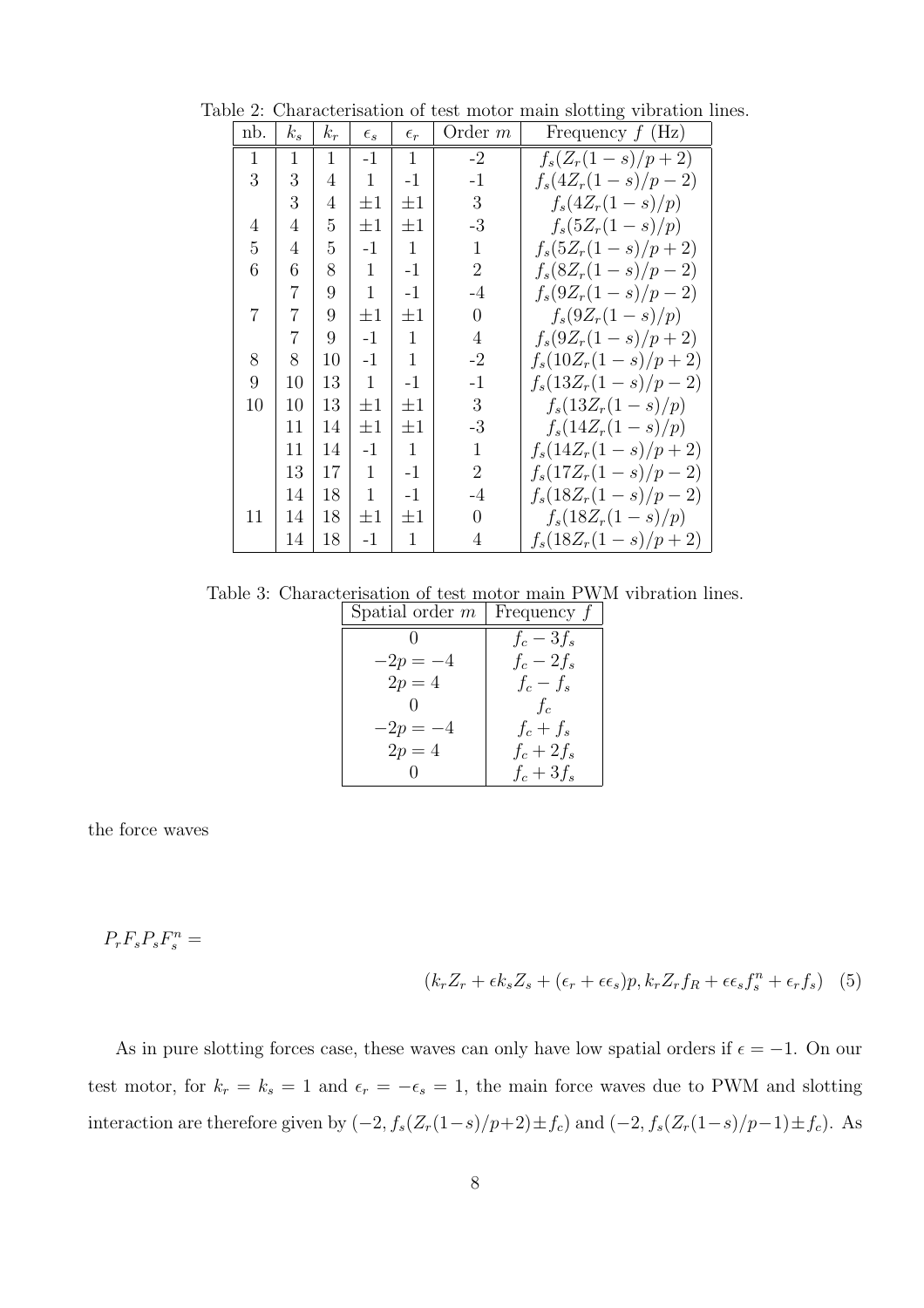our motor test elliptical mode is near 2400 Hz (see section 4.2), it can cause a resonance according to the applied switching frequency  $f_c$  value [10].

# 3 Simulation results

In this part, the simulation tool Diva is used in order to uncouple the sources of space and time harmonics in the exciting magnetic forces, and check the analytical results of previous section. Simulations can be carried on a virtual motor with a smooth or slotted air-gap, sinusoidal or stepped magnetomotive forces, sinusoidal or PWM currents in order to distinguish in the exciting forces spectrum space and time harmonics coming from several origins. For each case, only the greatest force lines expressions are detailed for readability purpose.

Note that these simulations give an important information of magnetic force lines magnitude: as the analytical method of previous section do not consider phase angles, some destructive interferences can occur and cancel a vibration line that was theoretically dangerous (e.g. in section 3.3).

### 3.1 Fundamental lines

A first simulation is run with in the ideal case (no inverter time harmonics, no winding harmonics, no slotting harmonics). The resulting force spectrum is presented in Fig. 4, and consists of two lines as predicted in section 2.2.1.

### 3.2 Slotting lines

A second simulation is run on a sinusoidally-fed slotted machine (no PWM time harmonics, and no stator mmf space harmonics) in order to check slotting lines frequencies, orders and propagation direction (Fig. 5). Simulation results give the same line as computed in table 3.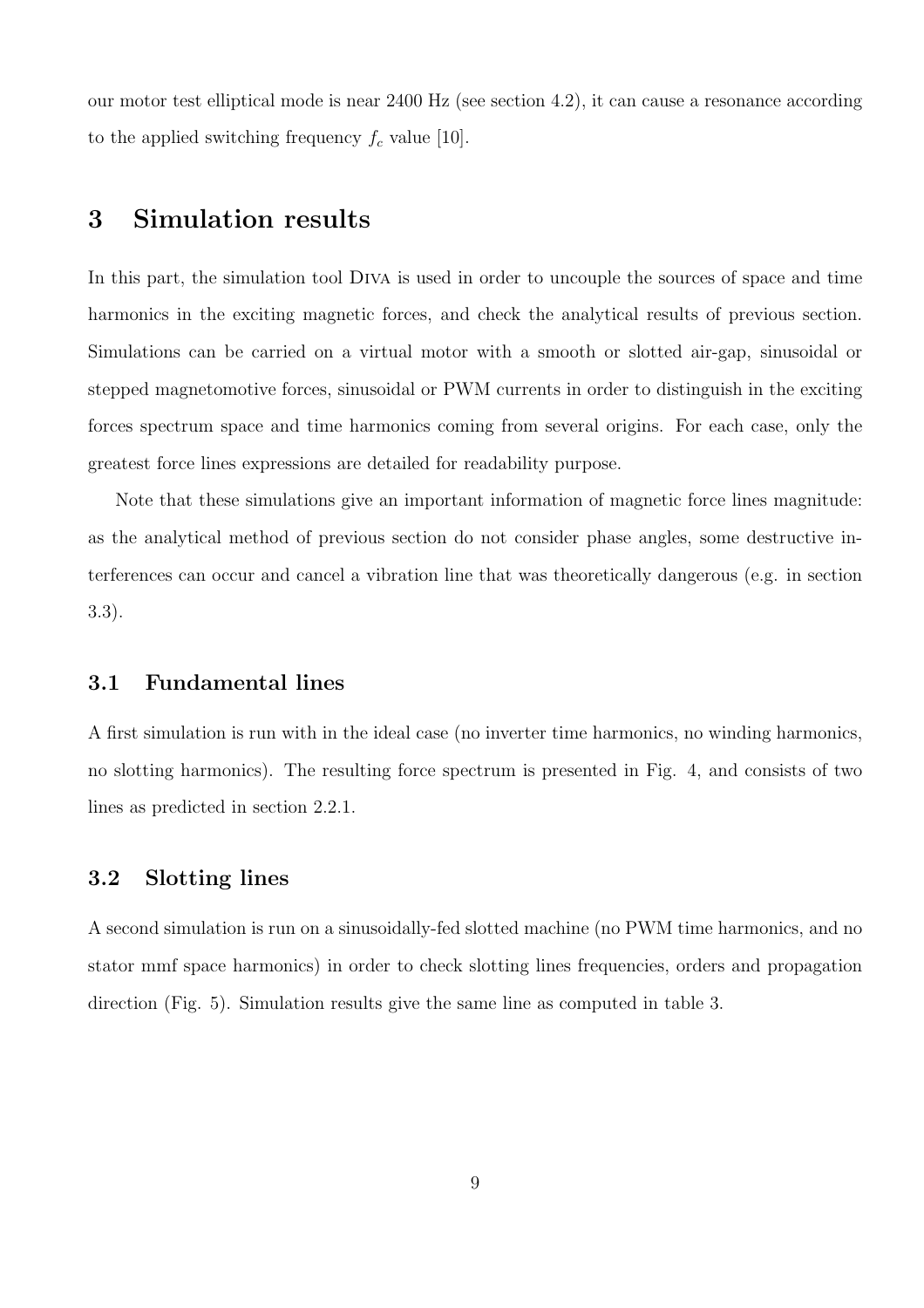### 3.3 PWM lines

A third simulation is run in PWM no load case. As in previous simulation, stator mmf is forced to be sinusoidal, but the permeance function is also forced to be uniform in order to cancel slotting harmonics. The main force lines agree with analytical predictions (Fig. 6). The force line of order 0 and frequency  $f_c$  has a low magnitude compared to other PWM force lines because it results from the destructive interference between the force lines  $(0, f_c)$  and  $(0, -f_c)$ .

Pure PWM lines magnitude are thus twenty times greater than slotting lines. However, independently of resonance effects, stator displacements highly depend on the spatial orders of the exciting force waves [37]: order 2 displacements are for instance twenty times higher than order 4 displacements, so that PWM vibrations can be as noisy as slotting vibrations in compliance with tests.

### 3.4 PWM and slotting lines combinations

A last simulation is run in PWM no load case with a non-uniform air-gap and a sinusoidal mmf. In Fig. 7, the force lines of spatial orders  $m = \pm 2$  in PWM case are overlaid with the same force lines in sinusoidal case: the two graphs only share a common peak at 625 Hz, which is a pure slotting line that has already been identified in section 3.2 (line nb. 1). The other peaks of the simulated spectrum were effectively computed in section 2.2.4.

## 4 Experimental results

### 4.1 Experimental set-up

The test motor is a low voltage, three-phase 700 W squirrel-cage induction machine  $(p = 2,$  $Z_s = 27, Z_r = 21$ . Tests are realised with 10 V phase voltage and 6 A phase current at no load condition. Its section, as well its flux density lines distribution and its fractional-slot winding scheme are represented in Fig. 8. The motor is fed by a DSP-controlled power converter, and radial vibrations are recorded by the aid of four accelerometers (Fig. 9), besides a reference accelerometer. These three accelerometers are sequentially displaced on the mesh defined for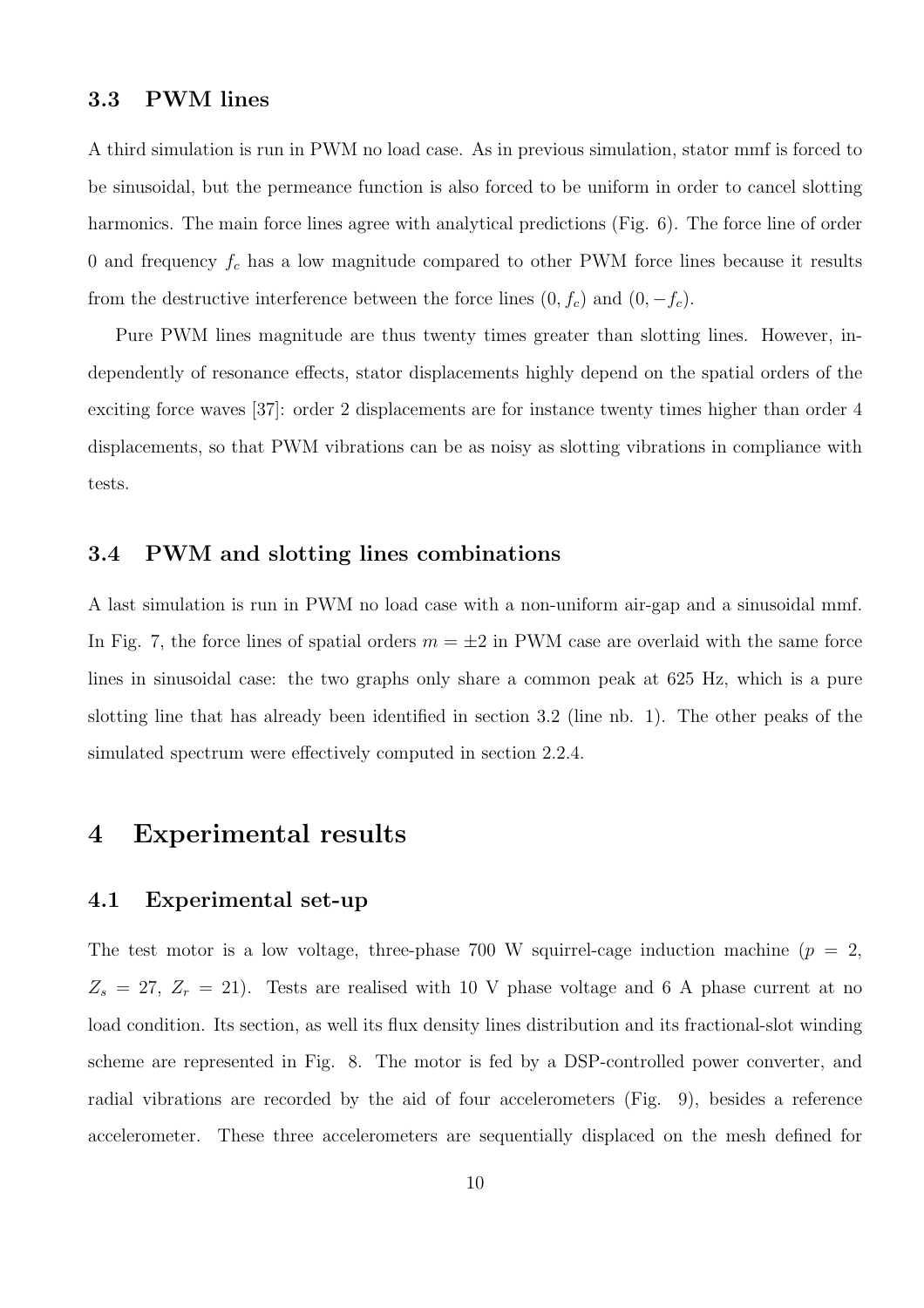the operational modal analysis (section 4.2) or operational deflection shape ((section 4.3). Data acquisition and post-processing are done in Pulse Labshop software.

### 4.2 Operational modal analysis (OMA)

An operational modal analysis (OMA) was done in order to check the natural frequencies of the motor. Contrary to the impact hammer or shaker method, the experimental modal analysis consists in using the intrinsic forces of the structure to identify its modal parameters [38]: thus, the exciting force spectrum (Maxwell forces in our case) must be as wide as possible in order to excite the system on a wide frequency range.

The accelerometers were moved on a 3 per 8 points mesh around the stator frame, and measurements were made while running the motor from 0 to 80 Hz with PWM at  $f_c = 1600$  Hz. The final averaged spectral density is shown in Fig. 10, and the shapes of the first five circumferential modes are displayed in Fig. 11. Table 4 favourably compares previous studies on natural frequencies calculation [23] with the analytical model predictions [34] and OMA results.

Table 4: Stator natural frequencies computation (Hz) using different methods. OR: Out of Range, ND: Non Definite.

| $\,m$ | 2-D FEM | Shock Method | Sinus Method | DIVA  |       |
|-------|---------|--------------|--------------|-------|-------|
|       | 14656   | ОR           | ΟR           | 14859 | 14400 |
|       | ND.     | 1200         | 1273         | 1234  | 1148  |
| 2     | 2364    | 2400         | 2423         | 2485  | 2245  |
| 3     | 6473    | 6100         | 6210         | 6415  | 6370  |
|       | 11898   | 11700        | OR.          | 12065 |       |

### 4.3 Operational deflection shapes (ODS)

In order to validate the spatial order, the frequency and the propagation direction of pure slotting lines, an ODS analysis was run in sinusoidal case  $(f_s = 30 \text{ Hz})$  on a 16 points mesh around the stator frame median circumference. The accelerometers accuracy and the software features make it possible to visualise stator structure movements at each frequency, even when it is subjected to an exciting force far from any resonance.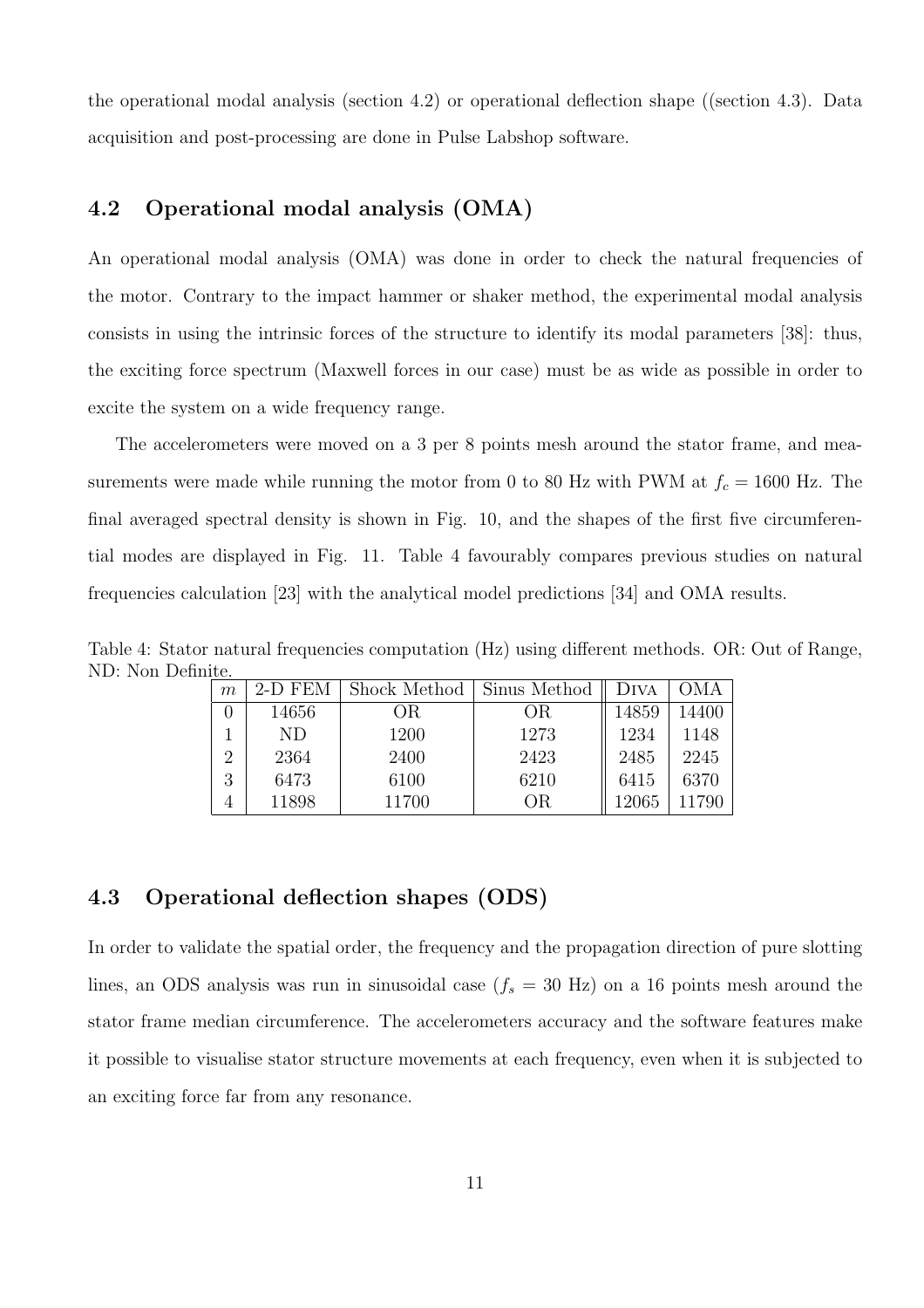The resulting frequency response function (FRF) is shown in Fig. 12. This FRF is different from the synthesised function obtained with the OMA (Fig. 10), as it was generated by the interaction between the exciting magnetic forces spectrum and the stator natural frequencies spectrum: when an exciting force frequency is far all the natural frequencies of the structure, the deflection shape which is visualised is a direct image of the exciting force (forced response); on the contrary, when an exciting frequency is close to a natural frequency, the visualised shape can be dominated by a modal response. This is the example of the vibration line of order 3, and frequency  $f_s(4Z_r(1-s)/p)=1260$ Hz at  $f_s$ =30 Hz, whose propagation direction could not be clearly observed because the deflection shape was dominated by the bending mode response.

Most of the vibrations listed in Table 2 have been visualised, and the rotation direction of vibration waves agree with analytical results (see Fig. 13). For instance, the main slotting vibration (line nb. 1) given by  $k_r = 1$  and  $k_s = 1$  has a spatial order of  $k_r Z_r - k_s Z_s + 2p = -2$  and a frequency  $f_s(Z_r/p + 2)$ : the stator deflection shape at that frequency is elliptical and rotates in counter-clockwise direction.

Another ODS has been done in PWM case in order to visualise pure PWM vibrations. Fig. 14 shows that their shape and propagation direction also agree with analytical predictions and simulations.

# 5 Conclusion

The most dangerous magnetic vibration waves coming from slotting, PWM supply and their interactions, have been analytically characterised to clearly associate rotation speeds, numbers of nodes and propagation directions. The emergence of odd order vibrations waves with fractional slotting has been taken into account too. Some simulations, based on analytical models, have been run in order to check these predictions. They also have been validated using some advanced vibro-acoustic tools, namely the experimental modal analysis and the deflection shapes visualisation.

Future work will carry exhaustive variable-speed simulations with the fast simulation tool Diva in order to find the quietest combinations of slot numbers on small power induction machines, as it is was done for switched reluctance machines [39] or permanent magnet brushless machines [40].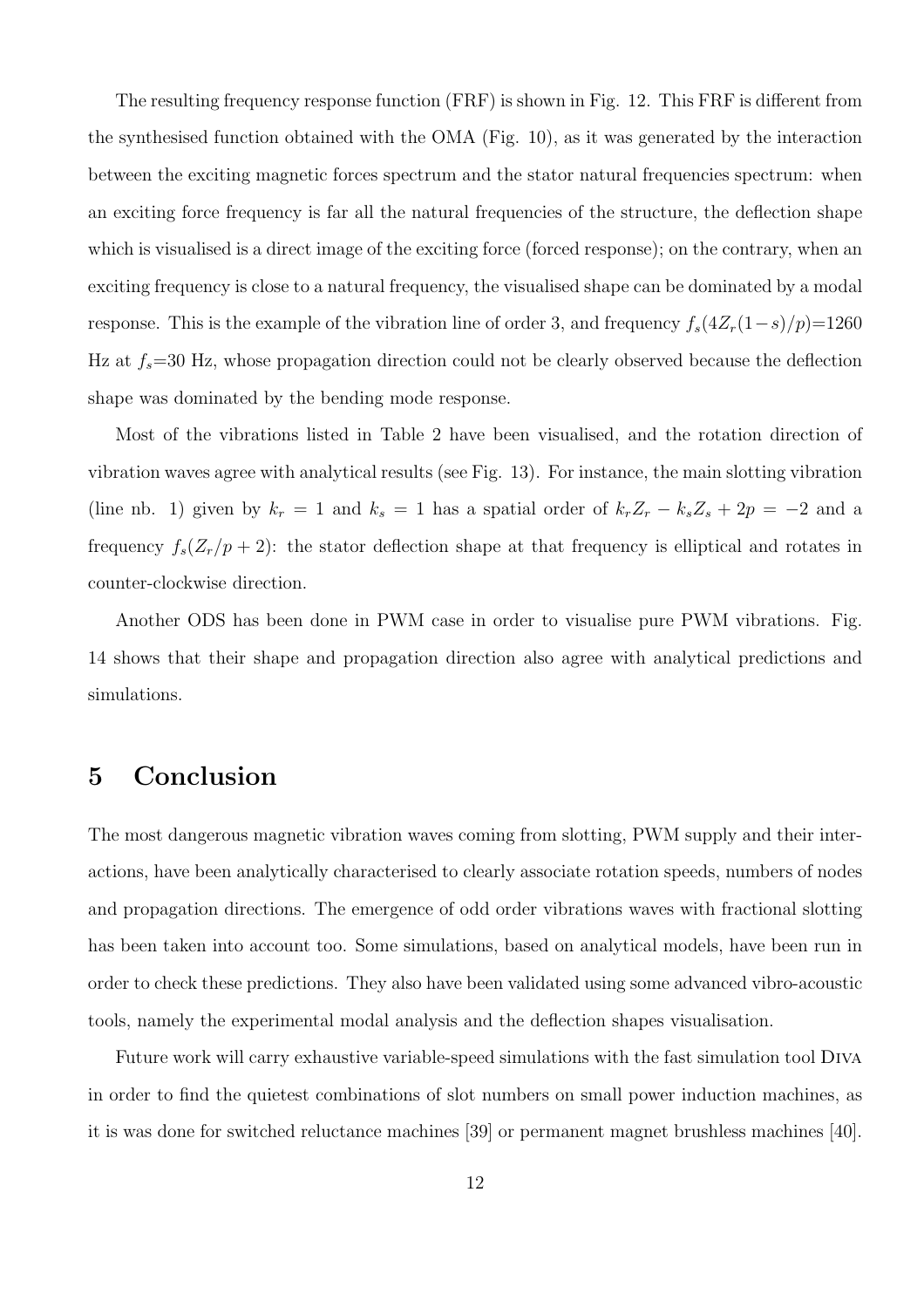# 6 Acknowledgements

This work was supported in part by the French Agence De l'Environnement et de la Maîtrise de l'Energie (ADEME), and ALSTOM Transport.

# References

- [1] X. Mininger, N. Galopin, F. Bouillault, and M. Gabsi, "Analysis of electromagnetic strains on a structure such as switched reluctance machine," European Physical Journal - Applied Physics, vol. 39, 2007.
- [2] H. Jordan, Electric motor silencer formation and elimination of the noises in the electric motors. W. Giradet-Essen editor, 1950.
- [3] P. Alger, The Nature of Polyphase Induction Machines. John Wiley & Sons, Inc., 1951.
- [4] P. Timar, Noise and vibration of electrical machines. Elsever, 1989.
- [5] R. Belmans, L. D'hondt, A. Vandenput, and W. Geysen, "Analysis of the audible noise of three-phase squirrel-cage induction motors supplied by inverters," IEEE Trans. on Ind. Appl., vol. 23, Sept/Oct 1987.
- [6] R. Belmans, Verdyk, Geysen, and Findlay, "Electro-mechanical analysis of the audible noise of an inverter-fed squirrel cage induction motor," IEEE Trans. Ind. Appl., vol. 27, no. 3, May/June 1991.
- [7] R. Belmans and K. Hameyer, "Impact of inverter supply and numerical calculation techniques in audible noise problems," International Seminar on Vibrations and Acoustic Noise of Electric Machinery, 1998.
- [8] W. Lo, C. Chan, Z. Zhu, L. Xu, D. Howe, and K. Chau, "Acoustic noise radiated by PWMcontrolled induction machine drives," IEEE Trans. on Industrial Electronics, vol. 47, no. 4, Aug. 2000.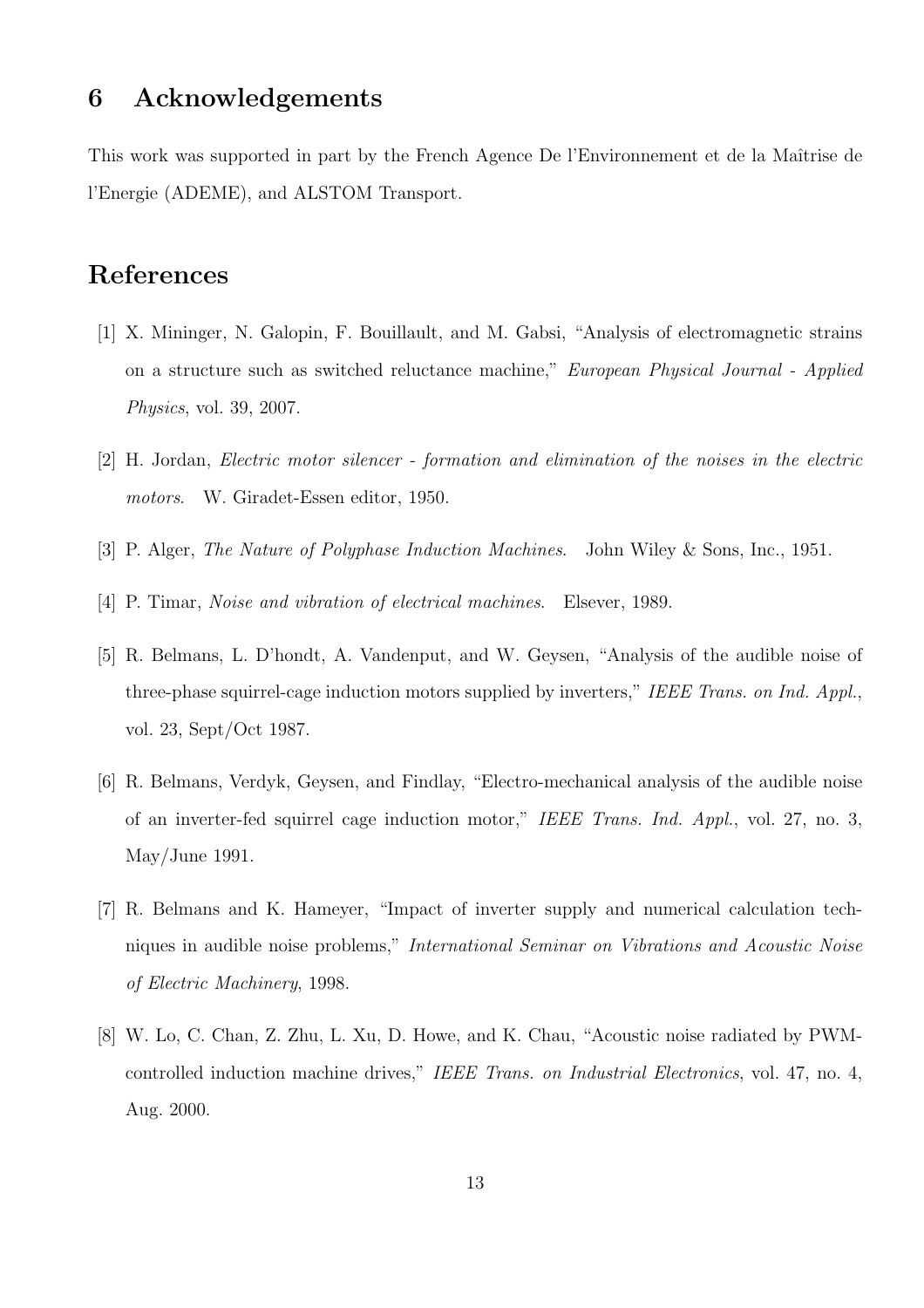- [9] Y. Okuyama and S. Moriyasu, "Electromagnetic noise of induction motors driven by PWM inverters," Electrical Engineering in Japan, vol. 133, no. 3, 2000.
- [10] A. Hubert and G. Friedrich, "Influence of power converter on induction motor acoustic noise: interaction between control strategy and mechanical structure," IEE Proc. on Electr. Power Appl., vol. 149, Mar. 2002.
- [11] Z. Zhu and D. Howe, "Improved methods for prediction of electromagnetic noise radiated by electrical machines," IEE Proc. on Electr. Power Appl., vol. 141, no. 2, pp. 109–120, 1994.
- [12] S. Verma and A. Balan, "Experimental investigations on the stators of electrical machines in relation to vibration and noise problems," IEE Proc. on Electr. Power Appl., vol. 145, no. 5, 1998.
- [13] ——, "Electromagnetic surface excitation system for the study of vibration behaviour of stator of electrical machines," vol. 1, 1996, pp. 332–337.
- [14] C. Wang, J. Lai, and A. Astfalck, "Sound power radiated from an inverter driven induction motor II : numerical analysis," IEE Proc. on Electr. Power Appl., vol. 151, no. 3, May 2004.
- [15] ——, "Sound power radiated from an inverter driven induction motor : experimental investigation," IEE Proc. on Electr. Power Appl., vol. 149, no. 1, Jan. 2002.
- [16] C. Wang and J. Lai, "Sound power radiated from an inverter driven induction motor. part 3: statistical energy analysis," IEE Proc. on Electr. Power Appl., vol. 152, no. 3, May 2005.
- [17] S. Na, Y. Jung, Y. Lim, and S. Yang, "Reduction of audible switching noise in induction motor drives using random position space vector PWM," IEE Proceedings of Electric Power Applications, vol. 149, May 2002.
- [18] L. Liaw, "Random slope PWM inverter using existing system background noise: analysis, design and implementation," IEE Proc. on Electr. Power Appl., vol. 147, Jan. 2000.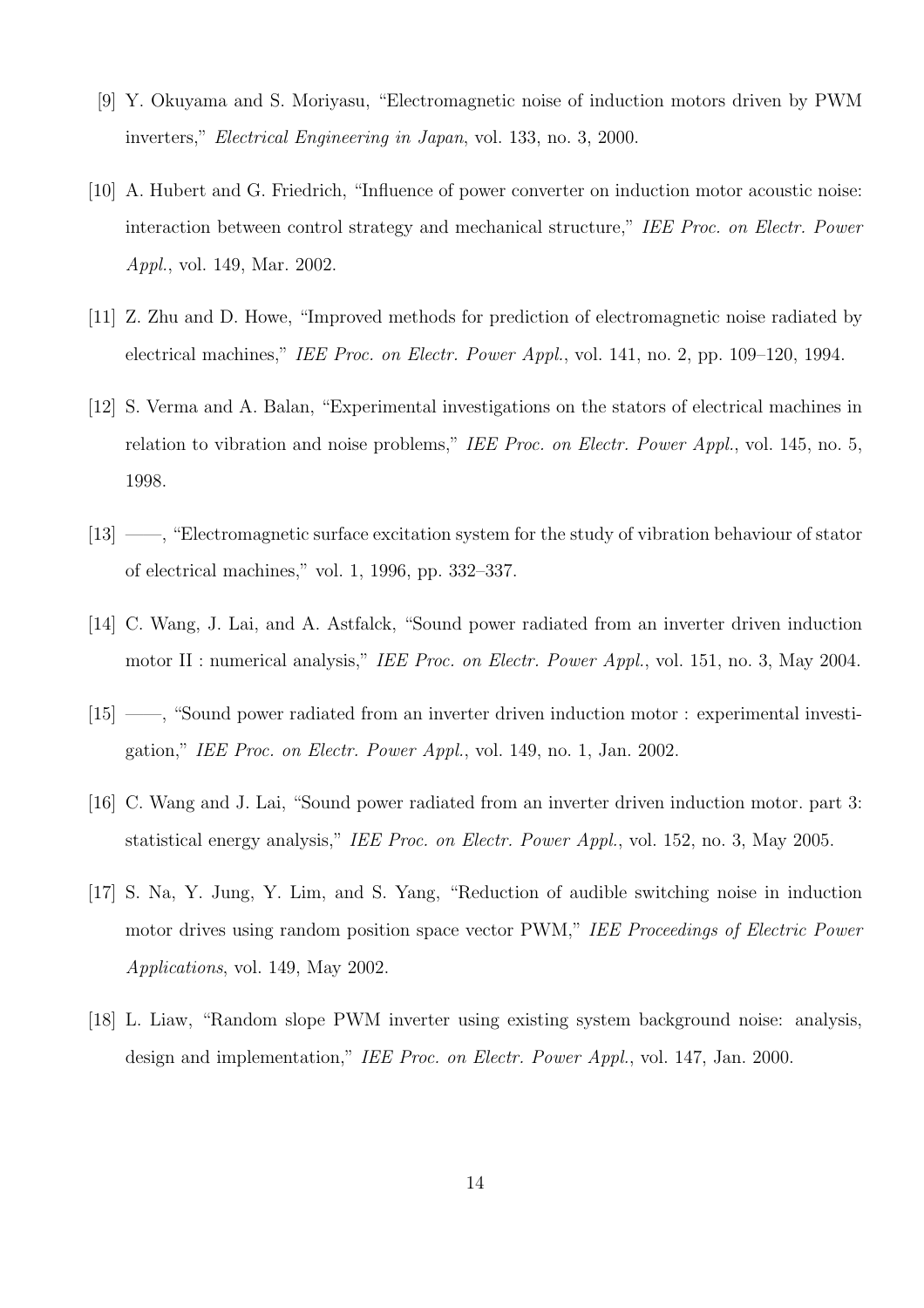- [19] S. Bologniani, A. D. Bella, and M. Zigliotto, "Random modulation and acoustic noise reduction in IM drives: a case study," IEE Proceedings of the Ninth International Conference on the Electrical Machines and Drives, 1999.
- [20] J. L. Besnerais, A. Fasquelle, M. Hecquet, V. Lanfranchi, P. Brochet, and A. Randria, "A fast noise-predictive multiphysical model of the PWM-controlled induction machine," in Proc. of the International Conference on Electrical Machines (ICEM'06), Chania, Greece, July 2006.
- [21] J. Gieras, C. Wang, and J. Lai, Noise of polyphase electric motors. CRC Press, Dec. 2005.
- [22] L. Laftman, "Magnetostriction and its contribution to noise in a PWM inverter fed induction machine," *Journal of Physics*, vol. 4, no. 8, 1998.
- [23] A. Hubert, "Contribution l'étude des bruits acoustiques générés lors de l'association machines ´electriques - convertisseurs statiques de puissances - application `a la machine asynchrone," Ph.D. dissertation, Université des Technologies de Compiègne, France, Dec. 2000.
- [24] A. Ghoggal, M. Sahraoui, A. Aboubou, S. Zouzou, and H. Razik, "An improved model of the induction machine dedicated to faults detection - extension of the modified winding function approach," in Proc. of the International Conference on Industrial Technology, Dec. 2005, pp. 191–196.
- [25] G. Bossio, C. D. Angelo, J. Solsona, G. Garcia, and M. Valla, "A 2-D model of the induction machine: an extension of the modified winding function approach." IEEE Trans. on Energy Conversion, vol. 19, no. 1, Mar. 2004.
- [26] M. Joksimovic, M. Djurovic, and J. Penman, "Cage rotor MMF : winding function approach," IEEE Power Engineering Review, vol. 21, no. 4, Apr. 2001.
- [27] K. Maliti, "Modelling and analysis of magnetic noise in squirrel-cage induction motors," Ph.D. dissertation, Stockholm, 2000.
- [28] A. Astfalck, "Analysis of electromagnetic force and noise in inverter driven induction motors," Ph.D. dissertation, Aug. 2002.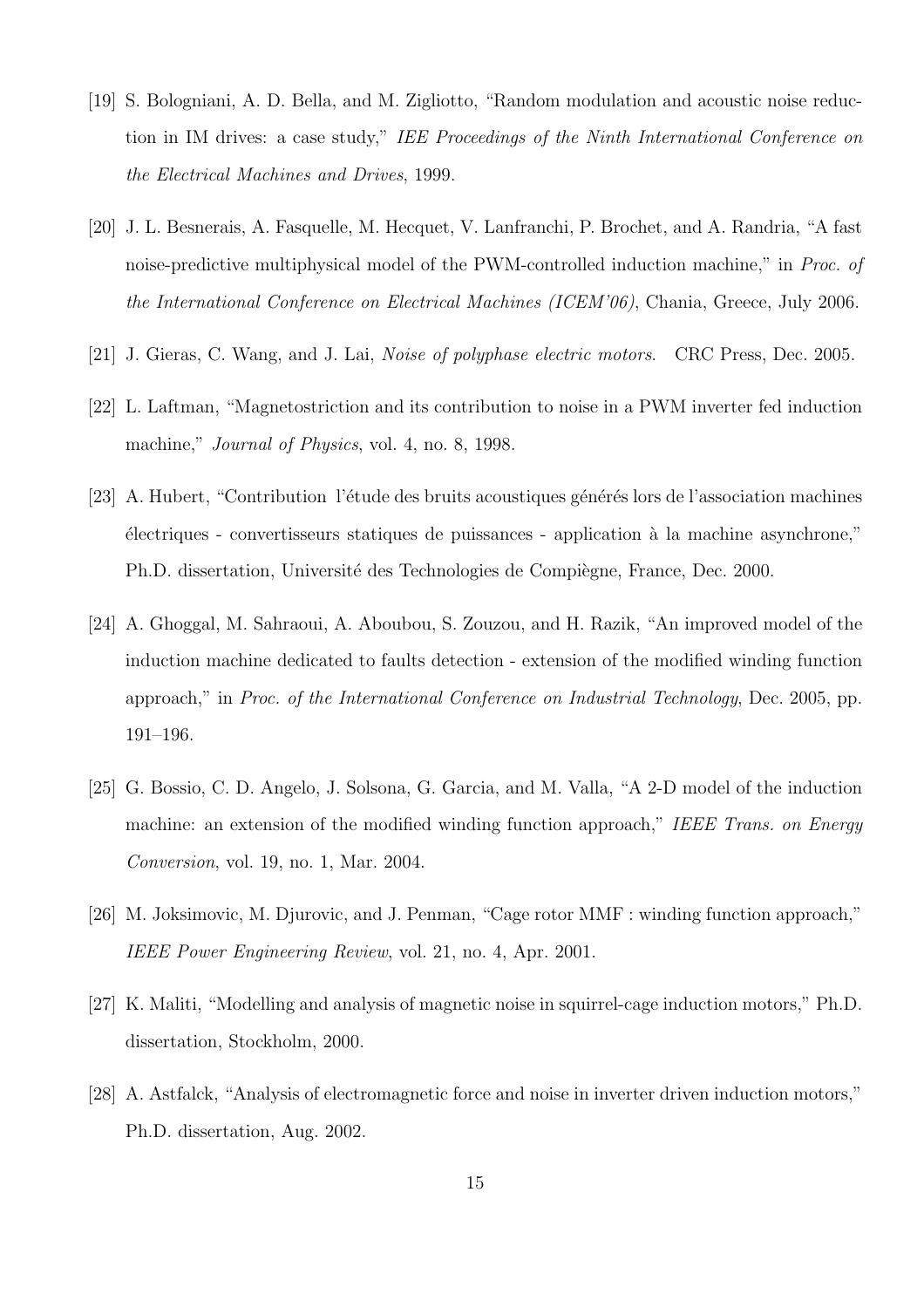- [29] C. Wang, "Vibro-acoustic analysis of inverter driven induction motors," Ph.D. dissertation, The University of New South Wales, Australia, May 1998.
- [30] A. Ndiaye, "Compensation active des ondulations de couple dun. moteur synchrone aimants permanents," Ph.D. dissertation, Université de Franche-Comté, Belfort, France, 2002.
- [31] P. Alger, Induction machines : their behaviour and uses. Gordon and Breach Science Publishers, 1970.
- [32] S. J. Yang, Low noise electrical motors. Oxford: Clarendon Press, 1981.
- [33] P. Timar and J. Lai, "Acoustic noise of electromagnetic origin in an ideal frequency-converterdriven induction motor," IEE Proc. on Electr. Power Appl., vol. 141, no. 6, Nov. 1994.
- [34] J. L. Besnerais, V. Lanfranchi, M. Hecquet, P. Brochet, and G. Friedrich, "Acoustic noise of electromagnetic origin in a fractional-slot induction machine," COMPEL, vol. 27, no. 5, Feb. 2008.
- [35] J. Brudny, "Modélisation de la denture des machines asynchrones : phénomènes de résonances," *Journal of Physics III*, vol. 37, no. 7, 1997.
- [36] A. Arkkio, "Unbalanced magnetic pull in cage induction motors with asymmetry in rotor structure," IEEE Proceedings of EMD, 1997.
- [37] V. Lanfranchi, A. Ait-Hammouda, M. Hecquet, G. Friedrich, and A. Randria, "Vibratory and acoustic behavior of induction traction motors, vibration reduction with design machine," in Proceedings of the 2006 IAS conference, 2006.
- [38] G. James, T. Carne, and J. Lauffer, "The natural excitation technique (NExT) for modal parameter extraction from operating wind turbines," Tech. Rep., Feb. 1993.
- [39] M. Anwar and I. Hussain, "Radial force calculation and acoustic noise prediction in switched reluctance machines," IEEE Transaction on Industry Applications, vol. 36, no. 6, 2000.
- [40] Y. Chen, Z. Zhu, and D. Howe, "Vibration of pm brushless machines having a fractional number of slots per pole," IEEE Trans. on Magnetics, vol. 42, no. 10, Oct. 2006.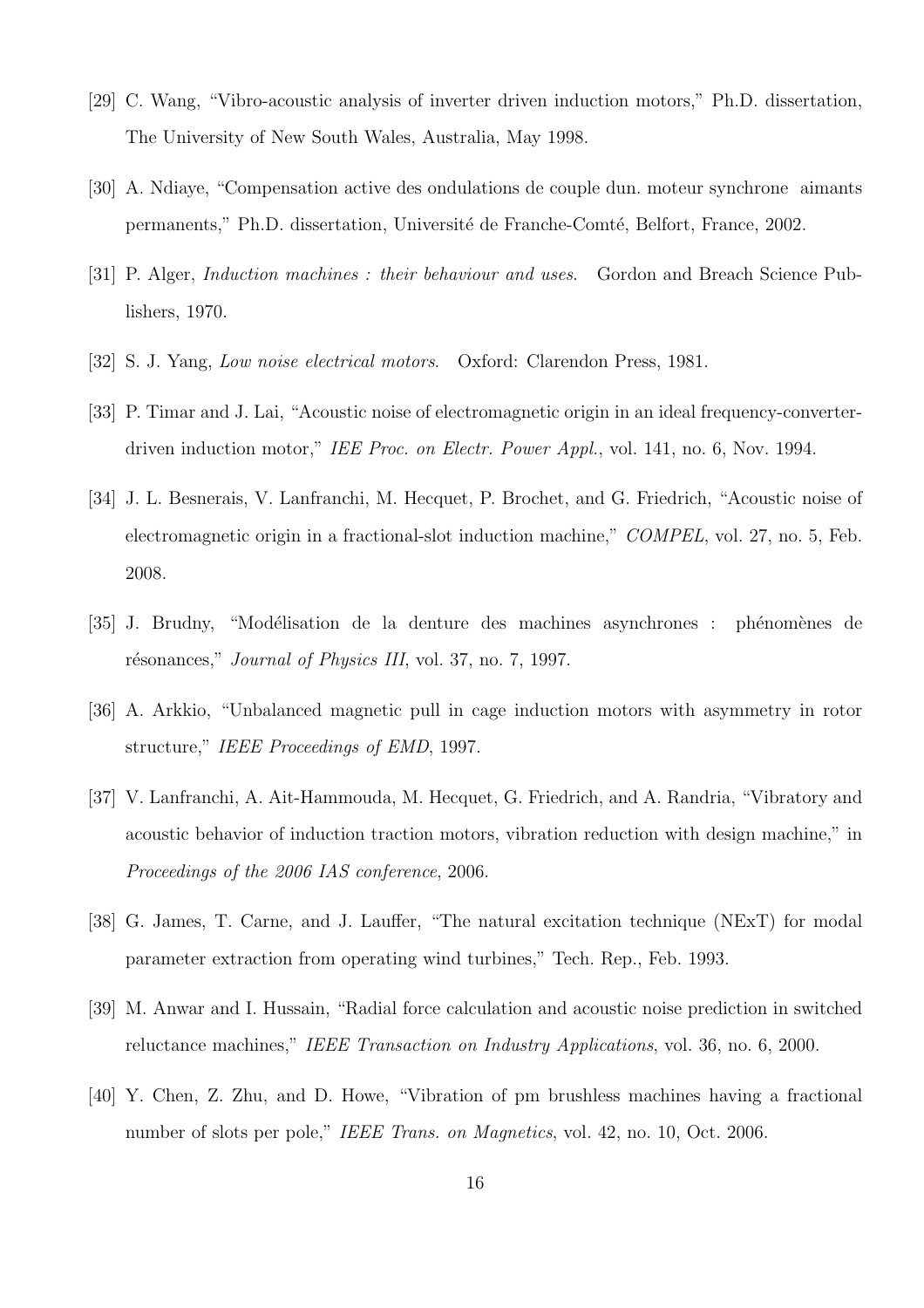# 7 Figures



Figure 1: Winding scheme, winding functions and stator mmf of test motor.



Figure 2: Maxwell radial force distribution at a given time, which tends to pull stator teeth towards the rotor.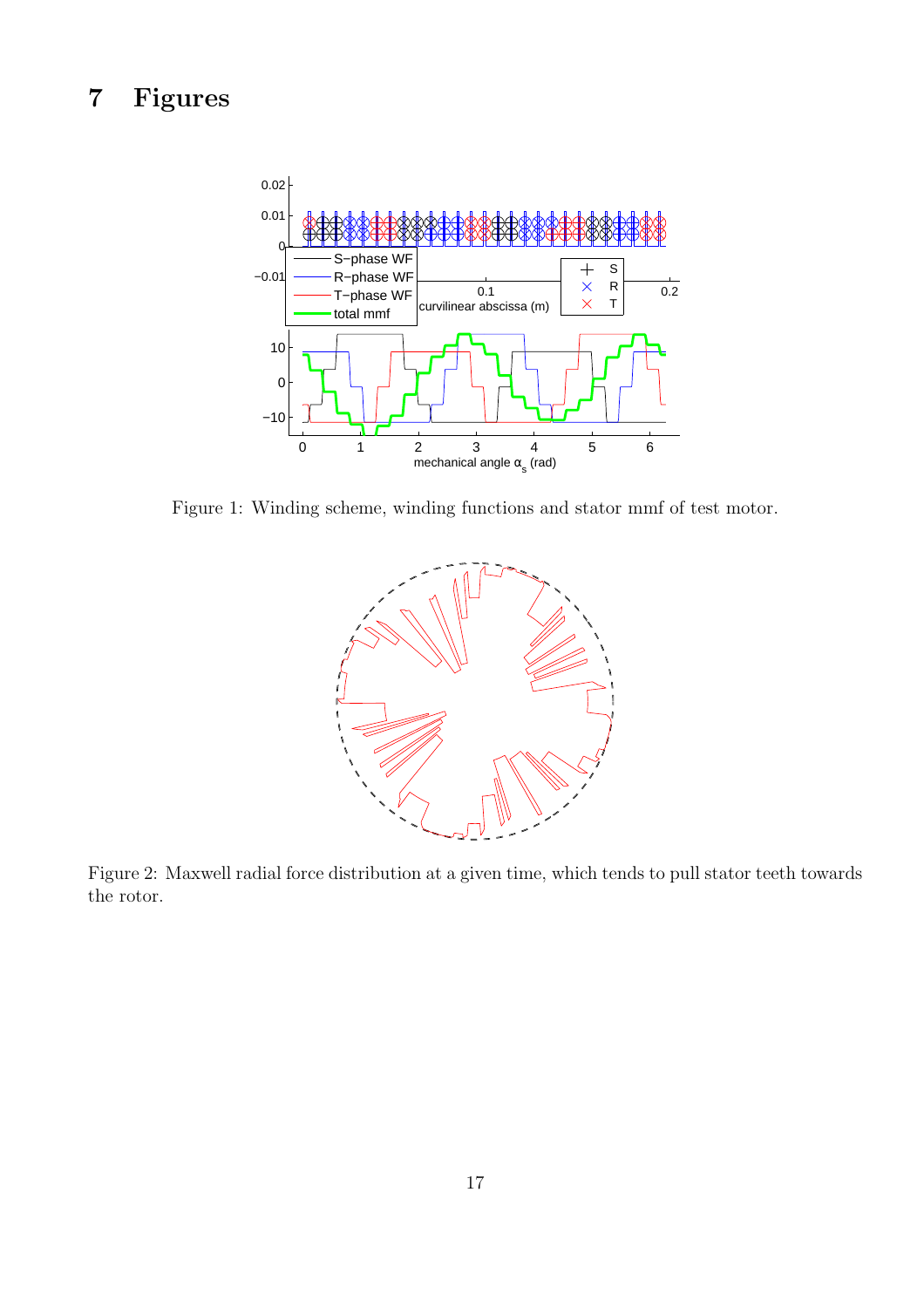

Figure 3: Illustration of different force waves types. The nodes of rotating waves travel along the air-gap, whereas standing waves ones stay at the same place.



Figure 4: Fourier transform of simulated radial Maxwell force (no load sinusoidal case, sinusoidal mmf and smooth air-gap,  $f_s = 50$  Hz,  $s \approx 0$ ) in [0 Hz, 200 Hz] range.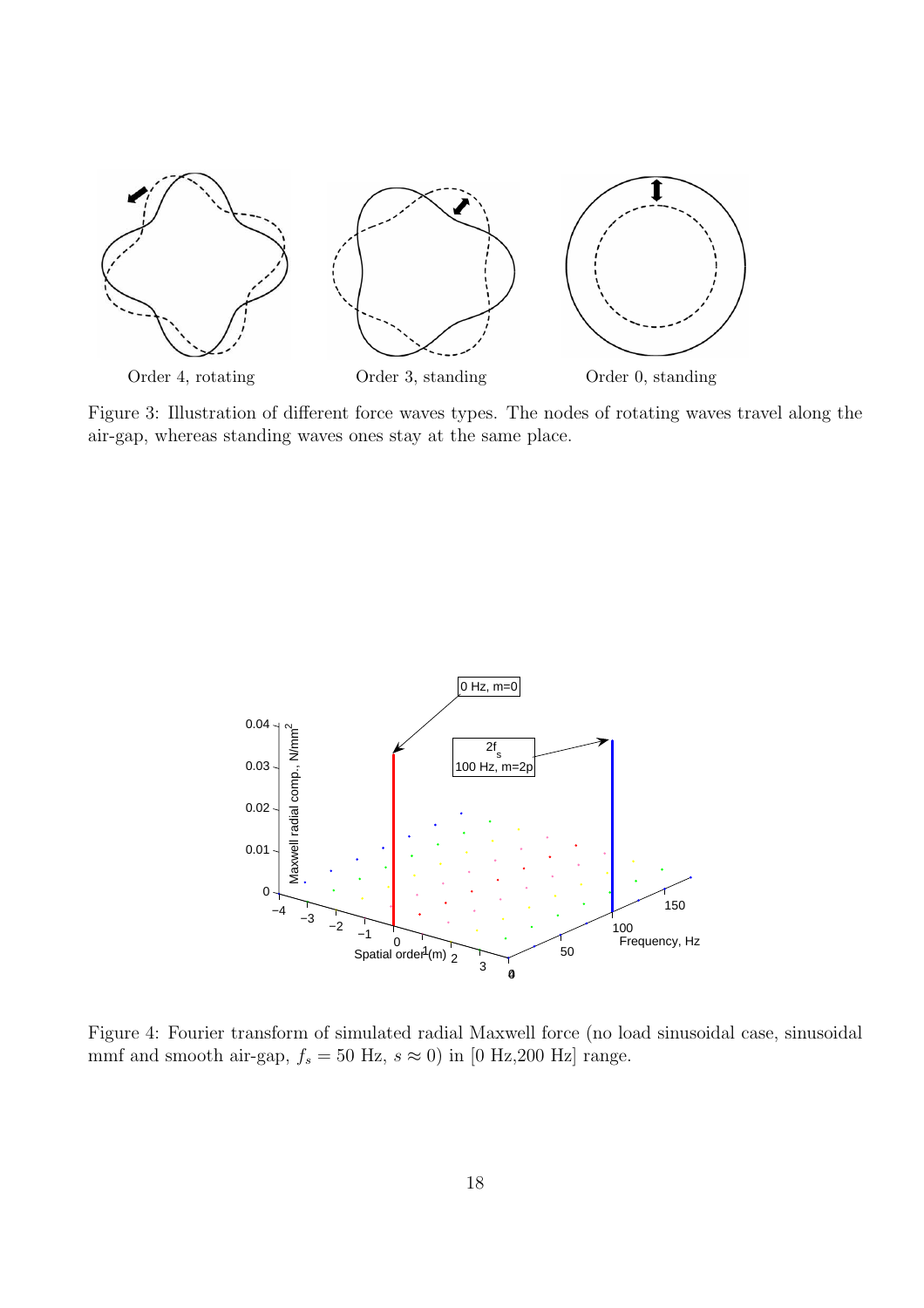

Figure 5: 2D Fourier transform of simulated radial Maxwell force (no load sinusoidal case, sinusoidal mmf,  $f_s = 50$  Hz,  $s \approx 0$ ) in [500 Hz,3000 Hz] range.



Figure 6: 2D Fourier transform of simulated radial Maxwell force (no load asynchronous PWM case, sinusoidal mmf and smooth air-gap,  $f_s = 50$  Hz,  $f_c = 1600$  Hz,  $s \approx 0$ ) in [600 Hz,4000 Hz] range.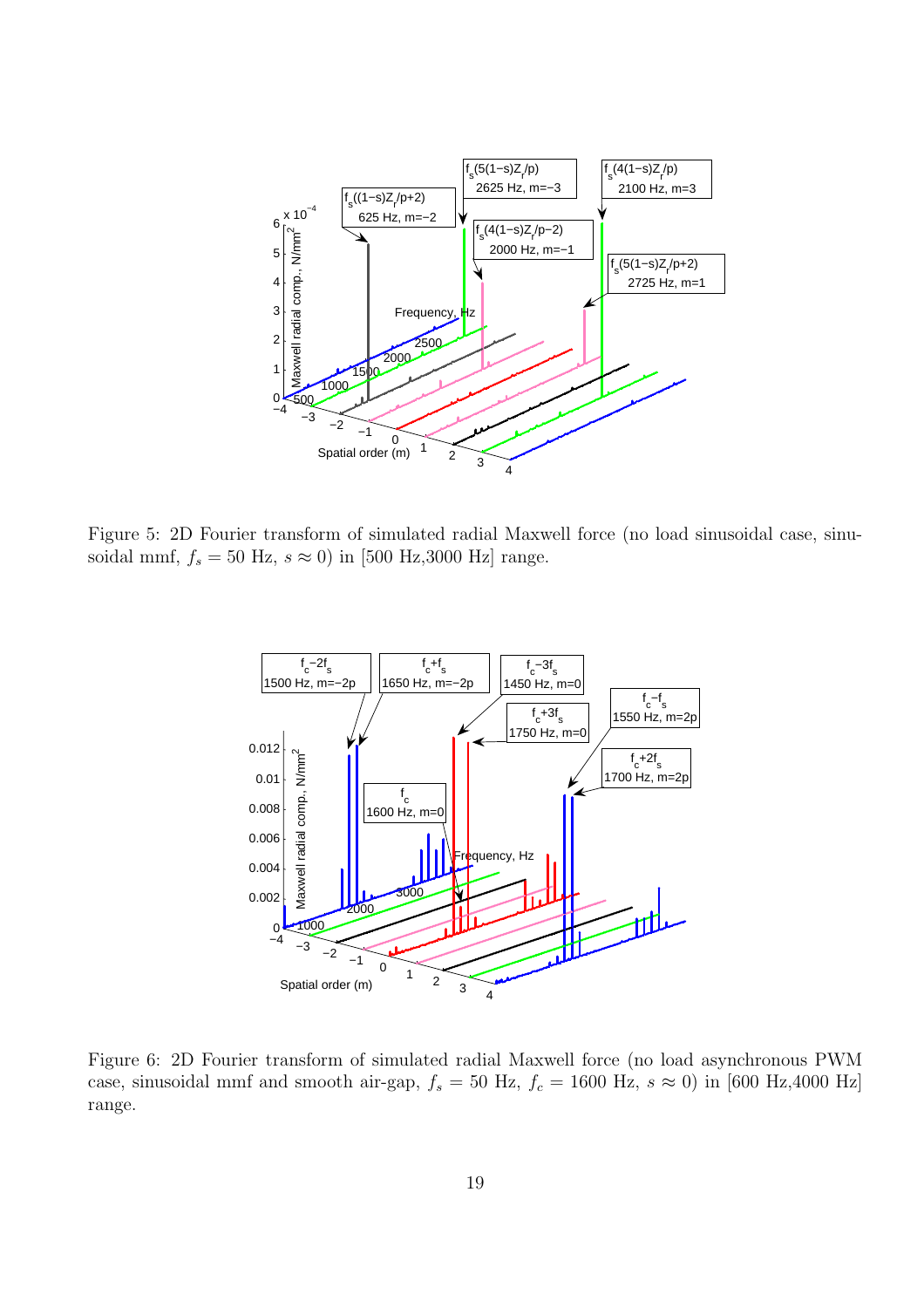

Figure 7: Simulated Maxwell forces spectra of order 2 in asynchronous PWM and sinusoidal cases  $(f_s = 50 \text{ Hz}, f_c = 1600 \text{ Hz}, s \approx 0).$ 



Figure 8: Test motor section, fractional-slot winding scheme and flux density lines distribution.



Figure 9: Experimental set-up scheme.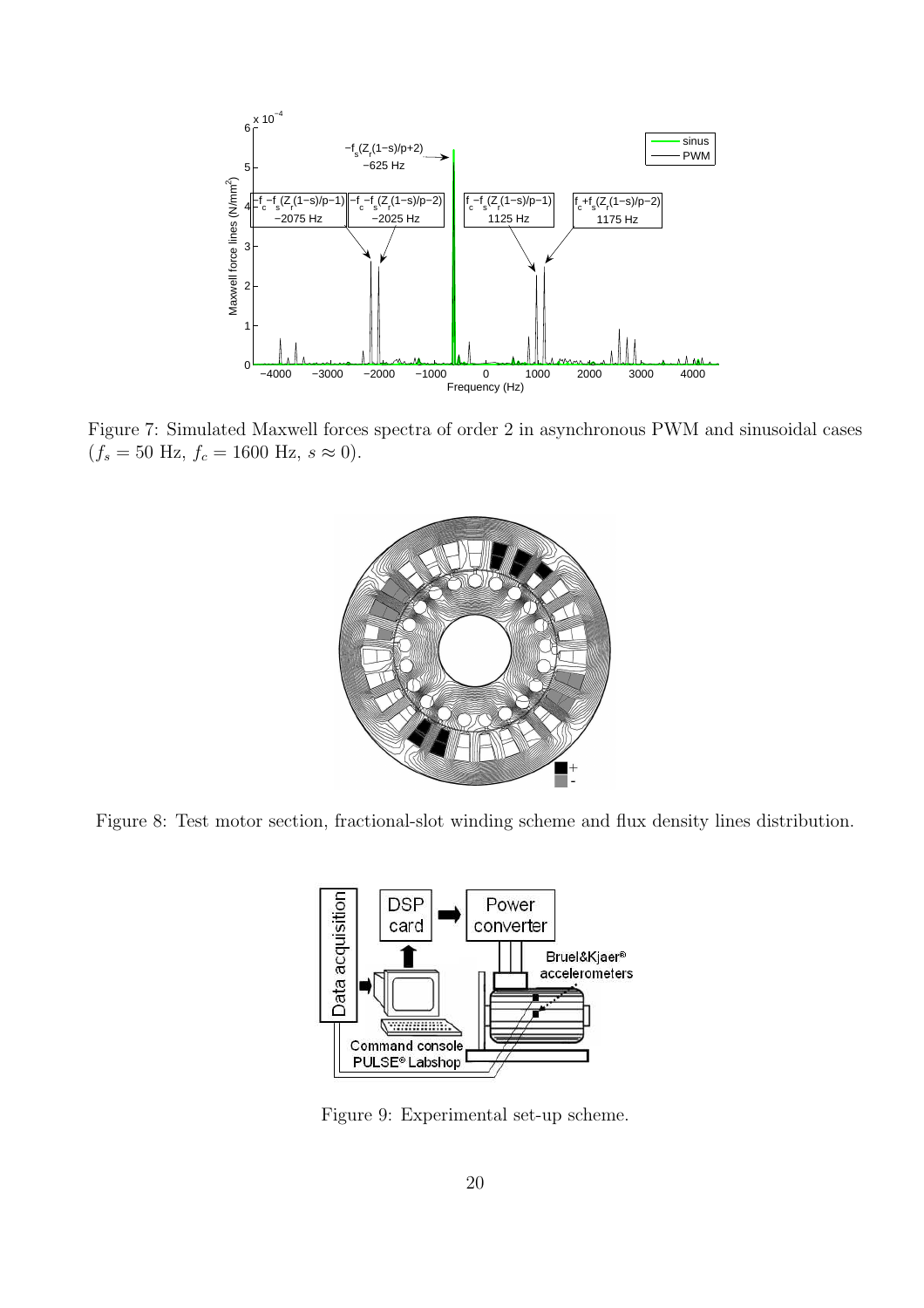

Figure 10: OMA synthesised frequency response function (PWM case,  $f_c$ =1600 Hz) in [0 Hz, 16200 Hz] range. The peaks indicate the natural frequencies of stator modes (for instance, the peak around 2300 Hz corresponds to the stator elliptical mode).



Mode 3, 6370 Hz Mode 4, 11790 Hz

Figure 11: Deflection shapes of the first five stator circumferential modes.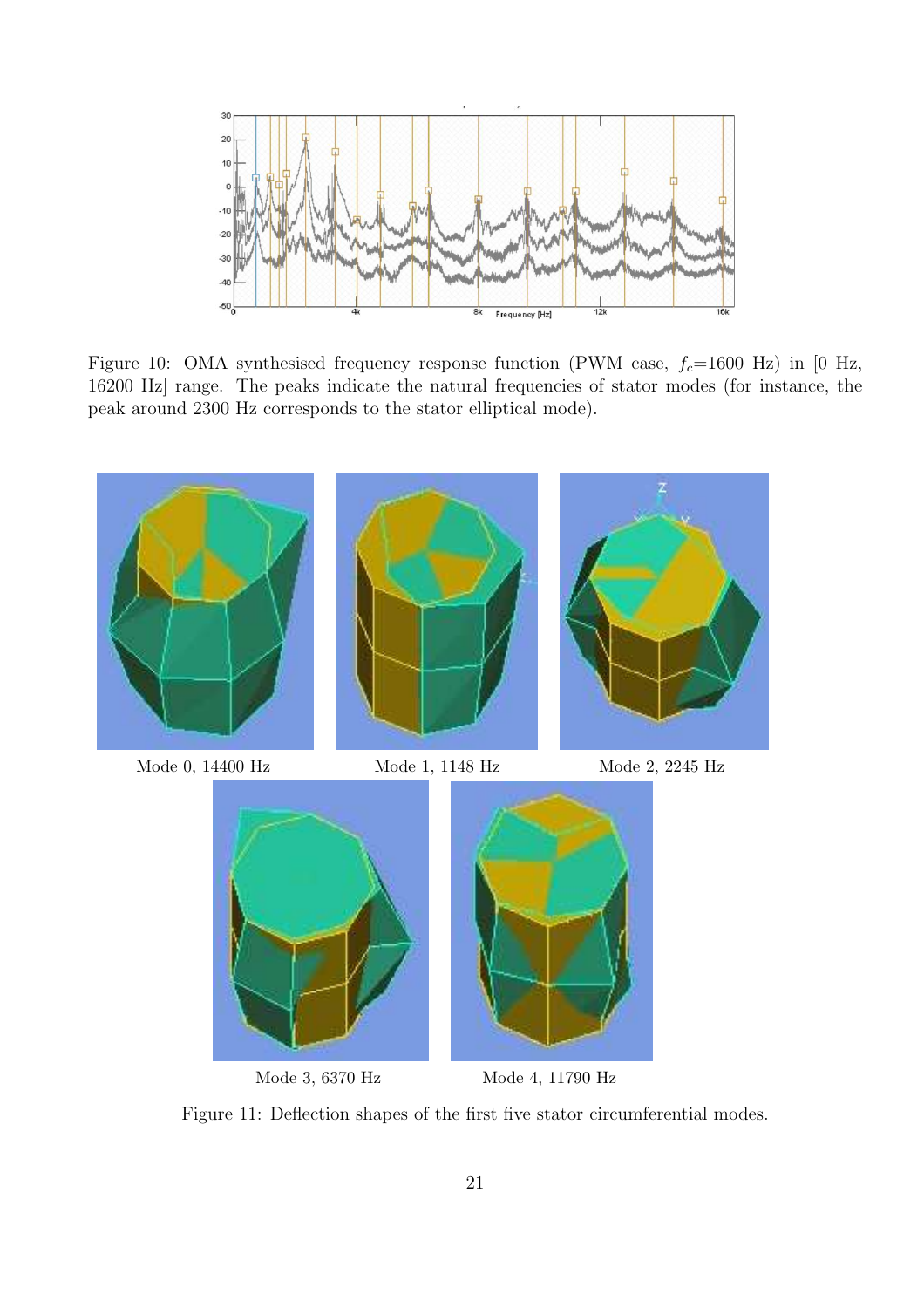

Figure 12: ODS synthesised frequency response function (sinusoidal case,  $f_s$ =30 Hz) in [0 Hz, 12800 Hz] range.



Figure 13: Operational deflection shapes of the stator under slotting force waves, and their propagation direction (c.c. r.: counter-clockwise rotation, c. r.: clockwise rotation).